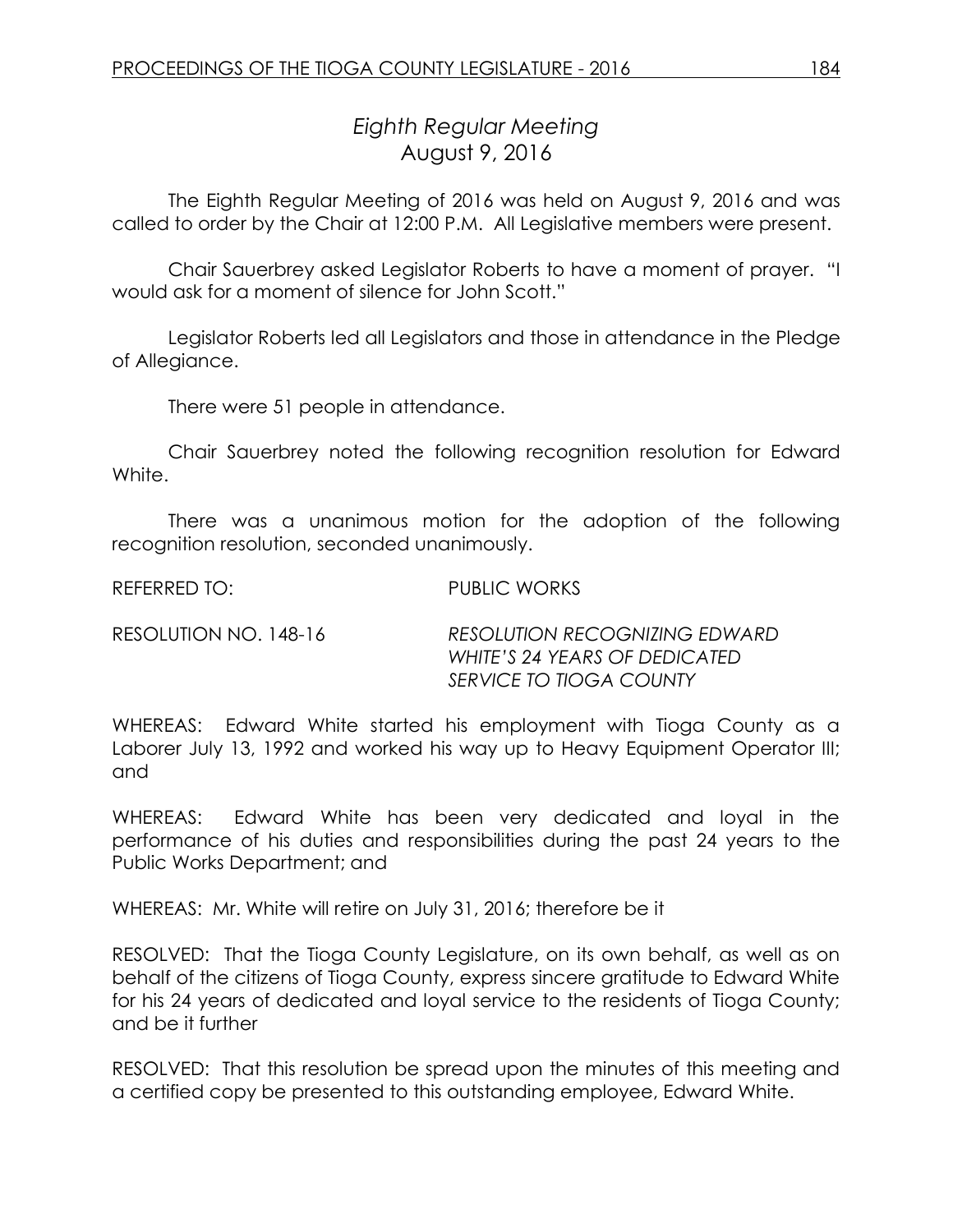Unanimously Yes – Legislators Roberts, Standinger, Sullivan, Weston, Hollenbeck, Huttleston, Monell, Mullen and Sauerbrey.

No – None.

Absent – None.

RESOLUTION ADOPTED UNANIMOUSLY.

Legislator Standinger read and presented the following recognition resolution to Gail Barton of the Department of Social Services.

There was a unanimous motion for the adoption of the following recognition resolution, seconded unanimously.

REFERRED TO: HEALTH & HUMAN SERVICES COMMITTEE

RESOLUTION NO. 149-16 *RECOGNIZE GAIL BARTON*

*DEPARTMENT OF SOCIAL SERVICES*

WHEREAS: Gail Barton began her career with the Tioga County Department of Social Services on June 6, 1977 as a Social Services Examiner, and was promoted to Case Worker on May 22, 1978, and was promoted to Grade B Supervisor on November 1, 1982, and was promoted to Director of Social Services on February 17, 1989; and

WHEREAS: Gail Barton was appointed Deputy Commissioner on March 27, 2000; and

WHEREAS: Gail Barton served as Acting Commissioner of the Tioga County Department of Social Services from December 30, 2002 to January 20, 2003; and

WHEREAS: Gail Barton was again appointed Deputy Commissioner on January 21, 2003; and

WHEREAS: Gail Barton has been a dedicated and loyal employee for over thirty-nine years, with over twenty-seven of those years in the role of Director of Social Services and Deputy Commissioner; and

WHEREAS: Gail Barton's experience, expertise and strong work ethic has consistently placed Tioga County as a top performer in Child Welfare outcomes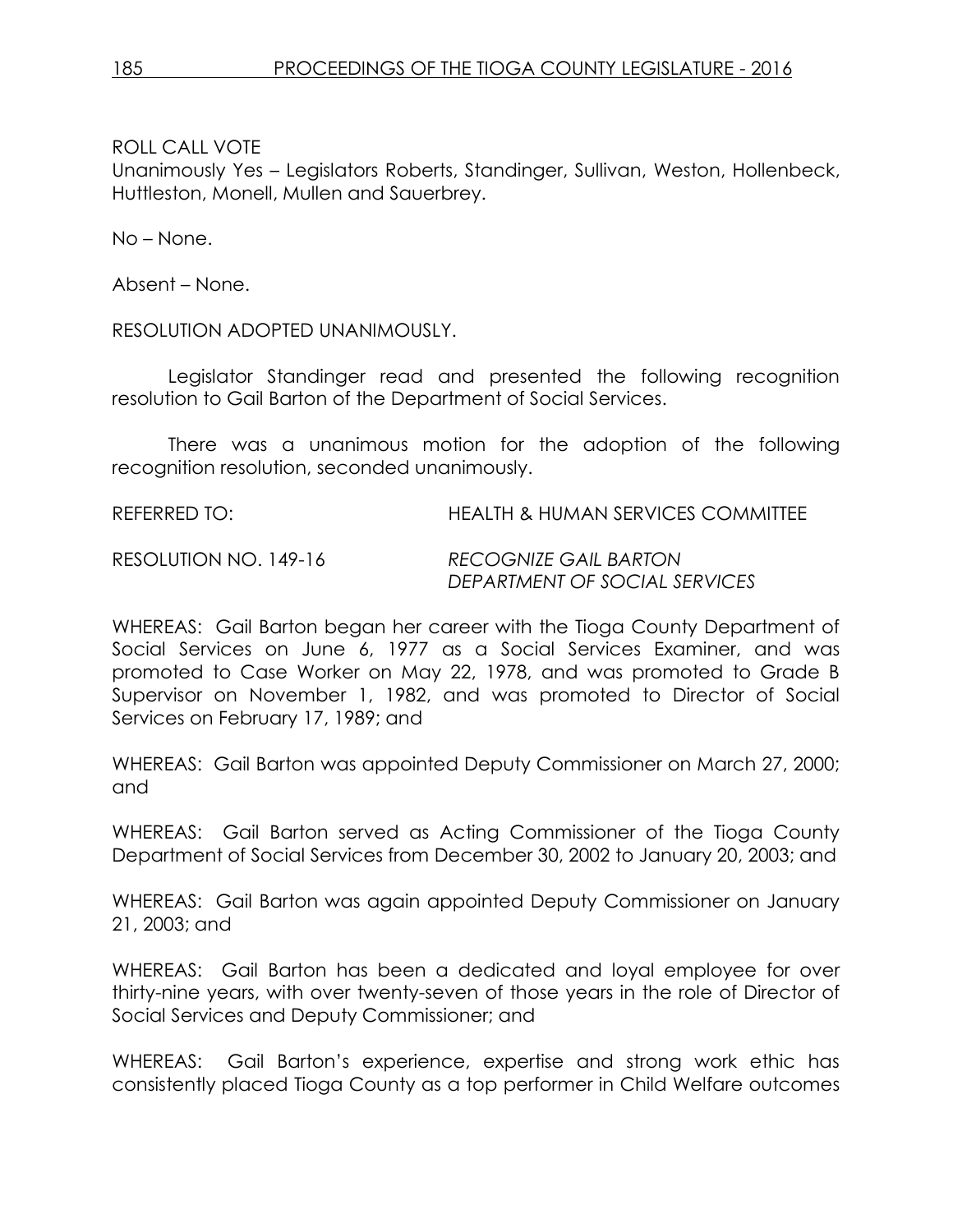across the State of New York, working diligently with her staff to keep children and adults safe and promote family well-being; and

WHEREAS: Gail Barton has served on numerous community Boards during her tenure including Tioga County Cornell Cooperative Extension, Tioga County Rural Ministry, Tioga Opportunities, Tioga County Community Services Board, The Family and Children's Society and Family Enrichment Network; and

WHEREAS: Gail Barton was selected as Tioga County Employee of the Year in 1998; and

WHEREAS: Gail Barton has worked tirelessly throughout her thirty-nine year career with Tioga County, promoting innovative and effective Child Welfare programming that has improved the lives of countless children and families throughout the County; and

WHEREAS: Gail Barton will retire on August 31, 2016; now therefore be it

RESOLVED: That the Tioga County Legislature, on its own behalf, as well as on behalf of the citizens of Tioga County, express sincere gratitude to Gail Barton for her thirty-nine years of dedicated and loyal service to the Tioga County Department of Social Services and its most vulnerable citizens; and be it further

RESOLVED: That this resolution be spread upon the minutes of this meeting and a certified copy be presented to this loyal, dedicated and outstanding employee, Gail Barton.

#### ROLL CALL VOTE

Unanimously Yes – Legislators Roberts, Standinger, Sullivan, Weston, Hollenbeck, Huttleston, Monell, Mullen and Sauerbrey.

No – None.

Absent – None.

#### RESOLUTION ADOPTED UNANIMOUSLY.

Legislator Standinger spoke. "I just want to say a couple of words about Gail and I will be kind because I know the man standing to her right will probably roast her a little bit. In my prior career with the State Police I worked frequently with Gail on different issues, mostly involving children and child abuse. I will say that she is a true professional. We are going to miss her a lot. I am sure she will enjoy her retirement with her husband, but I probably ought to talk to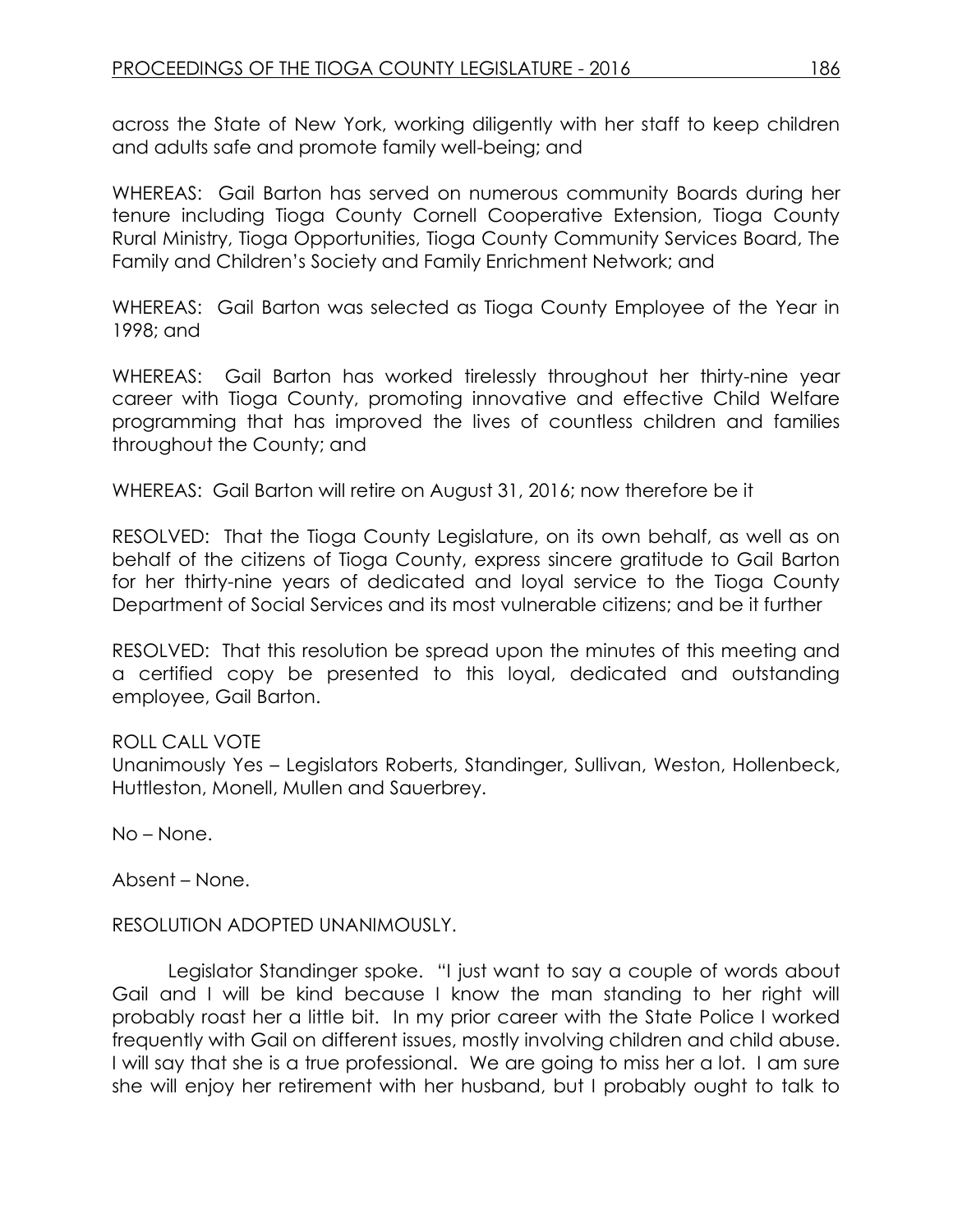him a little bit about that. Being retired myself I know how it is. Now she is going to be bossing you around instead of DSS. I am happy for you Gail."

Shawn Yetter, Commissioner of Social Services spoke. "In the Spring of 1977 when Jimmy Carter was President and over 30 of our current employees had not yet been born, that is the only roast piece there is going to be, Gail began her career with the Tioga County Department of Social Services. When then Commissioner Eisenberg signed off on that appointment, I am sure no one knew not even Gail that that was the beginning of what would be a long and dedicated career to serving the children and families of Tioga County.

"I will not repeat what was read in her recognition resolution, but I will state that what was mentioned is just the tip of the iceberg as to Gail's commitment to work and community, and most importantly to children and families. Gail believes strongly in community involvement and volunteerism. She has taken to countless organizations both through her professional life and personal life the same passion and energy that she has brought to the workplace, and I have said this before, but it bears repeating, Gail Barton is one of the most respected children's services directors in the State of New York and not only will be missed by us in Tioga County, but by countless peers and many counties across the State as well as by State staff.

"Speaking of being missed, Gail will be incredibly missed by her fellow administrators, her team of supervisors, and all her staff. To countless staff over the years, Gail has served as teacher, mentor, cheerleader, sounding board, consoler, baker, and once in a while disciplinarian. She has created long lasting friendships and with whichever role she found herself in she has earned a measurable respect. Although our professional relationship certainly goes back further, it has been my good fortune and my privilege to have Gail by my side as Deputy for my entire tenure as Commissioner. It has been thirteen and a half years filled with every possible emotion, which we will reflect on privately, but publicly I must say this, Gail's work ethic is unmatched and when I or anyone for that matter needed her she was there for 39 years. I did not know Gail on her first day of work, but I will know her on her last day of work.

"I can confidently say that she will walk out our doors in 2016 with the same passion and energy she possessed when she first walked through our doors in 1977 and she has worked tirelessly every day in between. I told Gail that my comments today would be brief out of emotional necessity, but more so because it is important that you hear from her. It is her day. I will conclude by saying that the Legislature and the people of Tioga County are so very fortunate to have had Gail serving in every capacity that she has served over the past 39 years. From the depth of our collective hearts thank you Gail."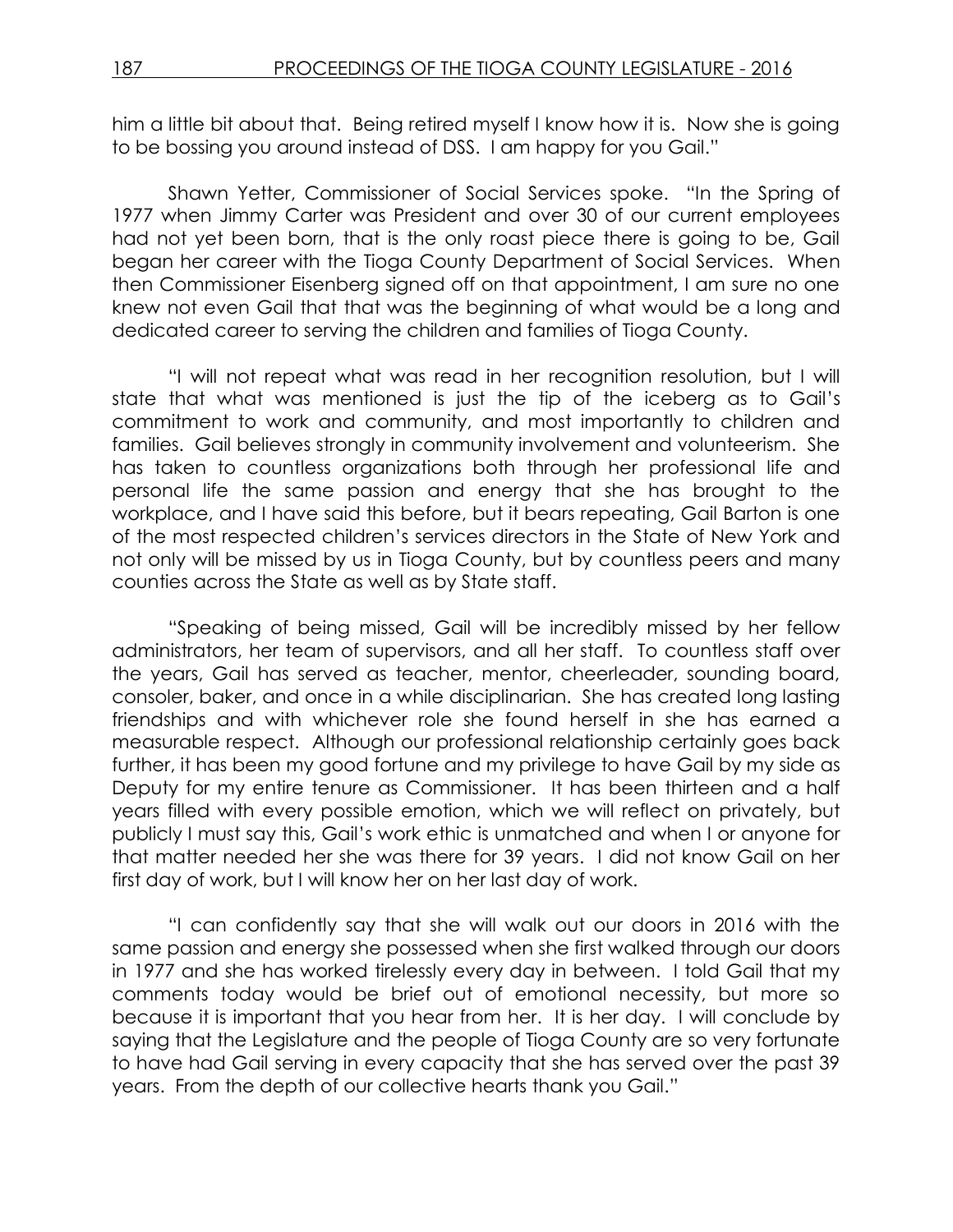Gail Barton, Deputy Commissioner of Social Services, spoke. "Well, thank you very much for such kind words, sincerely appreciated. It has truly been a blessing and a privilege to work for Tioga County. I want to sincerely thank the entire Tioga County Legislature for their support and I would like to express special gratitude to Legislators Dick Huttleston and Bill Standinger for the work that they have done with our Department, and for always coming to our employee of the quarter recognition ceremonies and to our foster parent recognition dinners, and just the rest of the Legislature for your support of our entire department.

"39 years ago I walked into the New York State Department of Labor on North Avenue in Owego and I was looking for work. A Mrs. Perry suggested I apply for a social welfare examiner job at the County Department of Social Services. At the time I did not know what DSS was, let alone what a social welfare examiner was, but being a Liberal Arts college graduate with a degree in speech communications and no immediate job prospects related to my degree, I was more than happy to look into it. I interviewed and was hired the same day. So what began as doing the job because I needed one, very quickly became going to work because I liked what I was doing. Liked what I was doing turned into passion for the work and the mission of the department, so I stayed a while longer. You do not enjoy a career of this duration without the support, guidance, and belief in you of a lot of people. I cannot name them here due to the time it would take, but my early supervisors, the late Betty Forbes and the late Alberta Weiss are two who were instrumental in my career.

"Marcia Nickle believed I could move from being a CPS caseworker to being the supervisor of the Foster Care Adoption Unit. I have worked under four Commissioners, Allen Eisenberg, Robert Toft, Ray Case, and Shawn Yetter. I worked the longest for the late Commissioner Case. Ray set the standard for quality work, achieving results and accountability. Commissioner Yetter continued on with these expectations, but he also brought a management style where he believed in and recognized the value of employee input and the value of making the workplace more employee friendly. This has been good for the department.

"I have been Commissioner Yetter's Deputy for 13 years. I sincerely thank him for that honor and for his support and for always being accessible to me. Thank you to my secretary, Judy Westmiller for all of her hard work and for being someone I could trust and always count on, and to the other administrative and unit secretaries, past and present who have done so much for me. To my administrative team members, Natalie and Gary, that first Monday morning of retirement I am going to be missing you. To all of the DSS staff, past and current, and I want to thank so many people for coming today, I have the utmost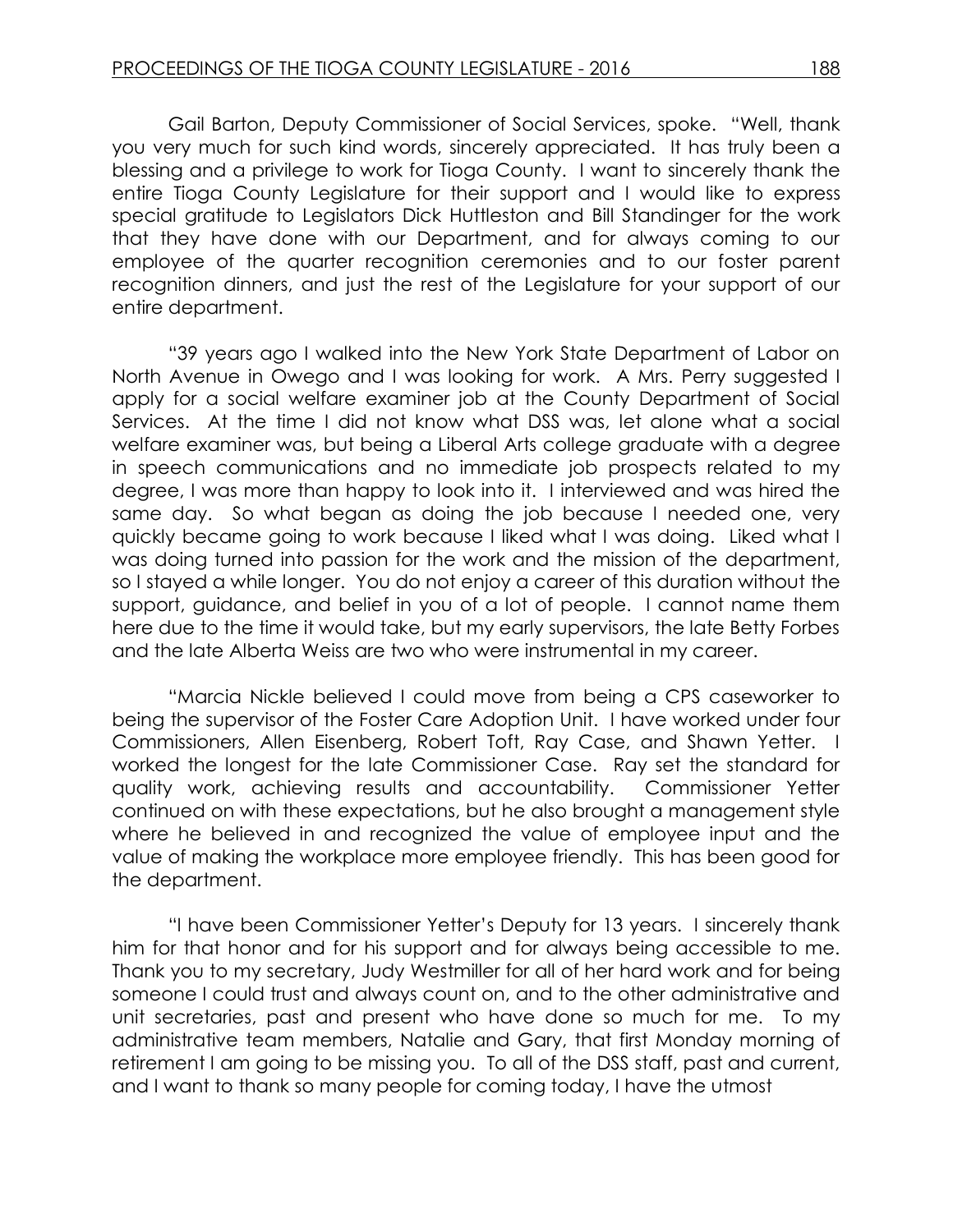respect for the difficult jobs you do every day. There is so much commitment within Social Services to make a difference in the lives of the people being served. To my past and current supervisors who have worked so hard and taught me so much, I will miss you terribly.

"I have enjoyed many professional relationships and collaborating with many other agencies through the years. County departments such as Probation, the Youth Bureau, Mental Hygiene, the District Attorney's office, Law Enforcement, the Health Department, agencies such as A New Hope Center, Cornell Cooperative Extension and contract providers such as Lourdes PACT, Liberty Resources, Glove House, and Berkshire Farm. Working together we have been able to accomplish great things.

"To successfully work in the field of human services you have to have someone outside of work to talk to. Thank you to my husband for being my daily sounding board and support. He has listened to me a lot right after work for a large number of years and I have been blessed to have three stepdaughters, Amy, Courtney, and Alexis who is here today who are the people that taught me that you can love other people's children as much as you would your own. Last and most importantly I want to thank the many families, children and adults my staff and I have worked with, people who due to no fault of their own have needed the services and help our department provides and I would like to also say thank you to the counties foster and adoptive parents who have provided love and care for so many children in need.

"I wish those coming after me well, I know a new Deputy and a new Director of Services are going to do a tremendous job and I wish them well. It has been a great 39 years. I have been truly blessed. I will miss every one and miss the work tremendously, but I want to thank you for giving me this opportunity to serve Tioga County."

William Ostrander of the Employee Recognition Committee presented the Employee of the 2nd Quarter 2016 to Stephanie Carrigg of the Law Department. "I found out after I got here that there is a script for this, so I do not have the script. Tioga County Employee Recognition Committee met recently to consider an important matter and found Paralegal Stephanie Carrigg guilty on all counts of being Tioga County Employee of the 2nd Quarter. Now that the verdict has been rendered, we are going to have a backwards trial, so Stephanie would you please come down here so you face all of your accusers?

"I am going to review some of the events leading up to Stephanie's nomination. Stephanie began her career with Tioga County on October 3, 1988 as a Clerk Typist in the Department of Social Services. She was quickly promoted to Senior Typist and then to Administrative Secretary, a position she held until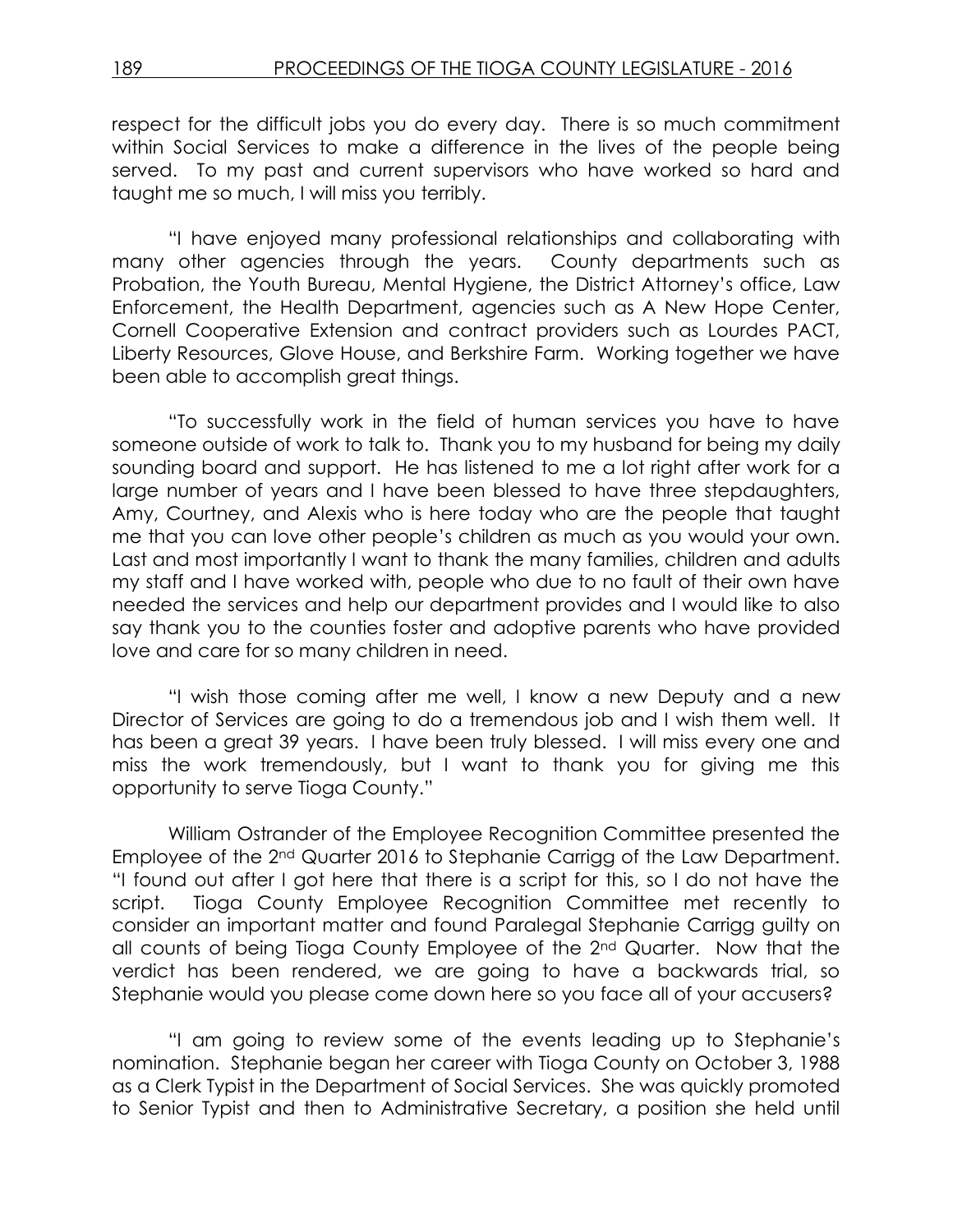November 1997. Stephanie then entered the Law Department in Tioga County as secretary to the First Assistant County Attorney. Stephanie furthered her education throughout her employment with Tioga County. She became a Paralegal in the Law Department in 2000, a position she holds today.

"The Committee received eyewitness testimony of what has happened in the past 16 years and found that Stephanie's commitment to detail and her understanding of new developments within the law are valued attributes she brings to her work. Stephanie's coworkers described her as smart, capable, positive, upbeat, helpful, and compassionate. These are qualities that are valued by the Attorneys, caseworkers, victims and witnesses with whom Stephanie interacts. I would now like to call on Tioga County Attorney Judy Quigley to present further evidence of Stephanie's qualifications."

County Attorney Judy Quigley spoke. "I am not used to presenting evidence, I am usually on the other side of the bench. We in the Law Department are pleased and proud that Steph has been selected to be honored by this award. Steph truly deserves to be singled out as one of the best of the more than 400 employees of Tioga County. She works in the office in the Law Department that prosecutes the child abuse, neglect and support cases. Steph is one of those normally unsung heroes, quietly working behind the scenes to make it all happen, to keep the wheels of justice turning. Most people do not realize what goes into prosecuting these kinds of cases, interviewing, subpoenaing and preparing witnesses for testimony, interacting with law enforcement, caseworkers, medical professionals, Court personnel and lay witnesses, making sure that nothing is overlooked, making sure justice is done and the abused and neglected children of Tioga County are protected.

"It is hard enough that each case is heart wrenching. Some cases are just plain horrific, so the stakes are high and the consequences of failure potentially catastrophic to the children involved, and that is why everyone of those children is lucky that Steph Carrigg is working for them to prepare their cases for prosecution. Wow, how depressing is that for a job? How much pressure is that, day in and day out seeing the worst of humanity and there are a lot of people in this room I see who are faced with the same challenges every day, but here is the thing, Steph somehow is able to remain upbeat and positive despite all of it. Despite all she comes to work with a smile on her face and is ready to give it her all, and I do not know how she does it, but I know this, her smile and her positive demeanor is infectious, her work ethic is amazing, and we in Tioga County are lucky to have her on our side. Congratulations to you Steph and thank you so much for all you do for us and for the kids of Tioga County."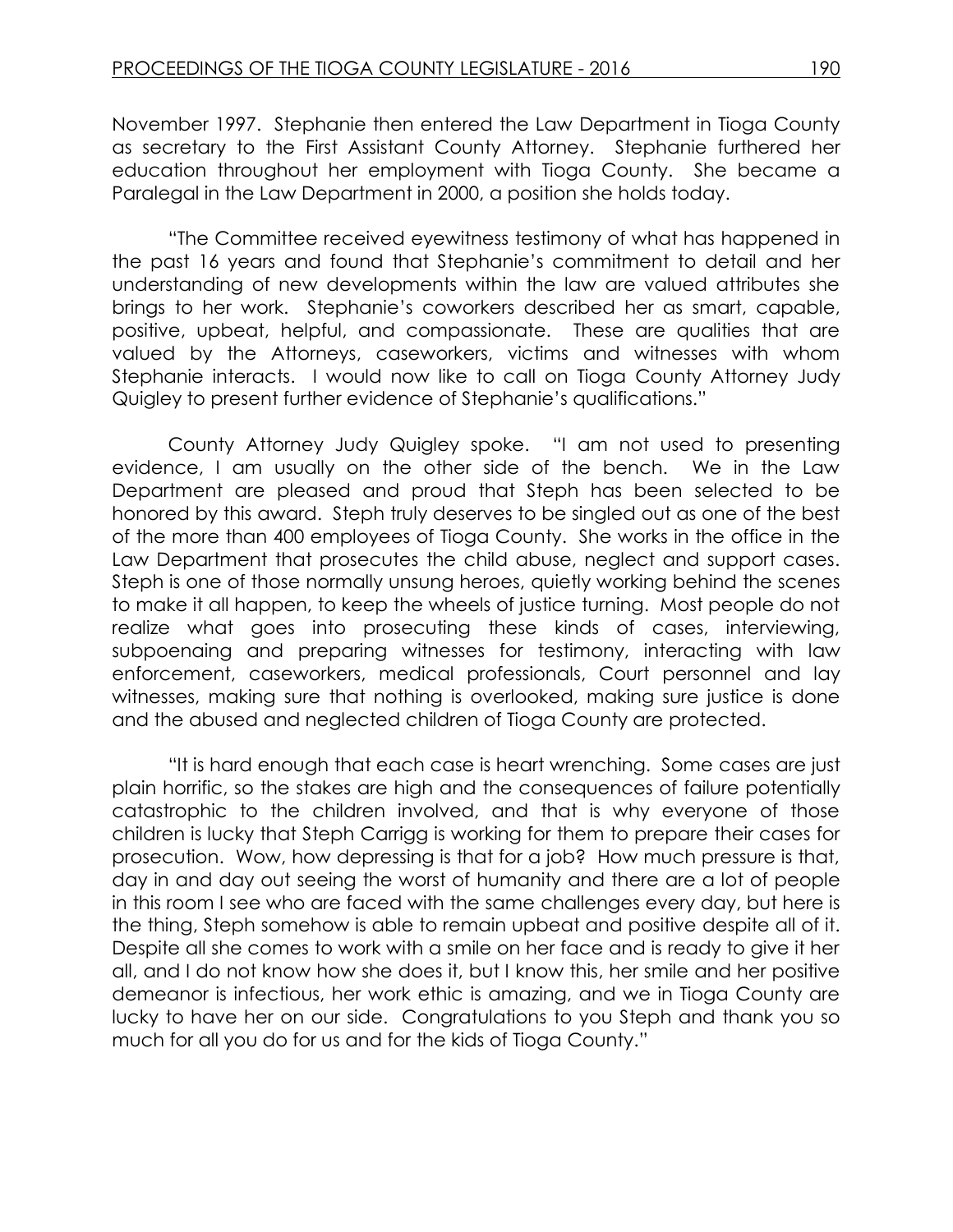Bill Ostrander of the Tioga County Employee Recognition Committee spoke. "Since this is a backwards trial, the County will now pay you a fine of a gift certificate to Home Central, congratulations."

There was no privilege of the floor.

Legislator Monell made a motion to approve the minutes of July 7 and 12, 2016, seconded by Legislator Mullen, and carried.

Chair Sauerbrey stated that all Legislative Committees met this month and the minutes are or will be on file with the Clerk of the Legislature.

Legislator Standinger moved for the adoption of the following resolution, seconded by Legislator Monell.

| REFERRED TO:          | HEALTH & HUMAN SERVICES COMMITTEE<br><b>FINANCE COMMITTEE</b> |
|-----------------------|---------------------------------------------------------------|
| RESOLUTION NO. 150-16 | APPROPRIATION OF FUNDS<br>PUBLIC HEALTH                       |

WHEREAS: Tioga County Public Health has been awarded funding from NYSDOH for Public Health Emergency Preparedness and Response for Ebola-related efforts; and

WHEREAS: Appropriation of Funds requires Legislative approval; therefore be it

RESOLVED: That funding be appropriated as follows:

From: A4070 434820 State Aid: Disease Control \$ 22,500

To: A4070 540595 Disease Control: Services Rendered \$ 22,500

ROLL CALL VOTE

Yes – Legislators Roberts, Standinger, Sullivan, Weston, Hollenbeck, Huttleston, Monell, Mullen and Sauerbrey.

No – None.

Absent – None.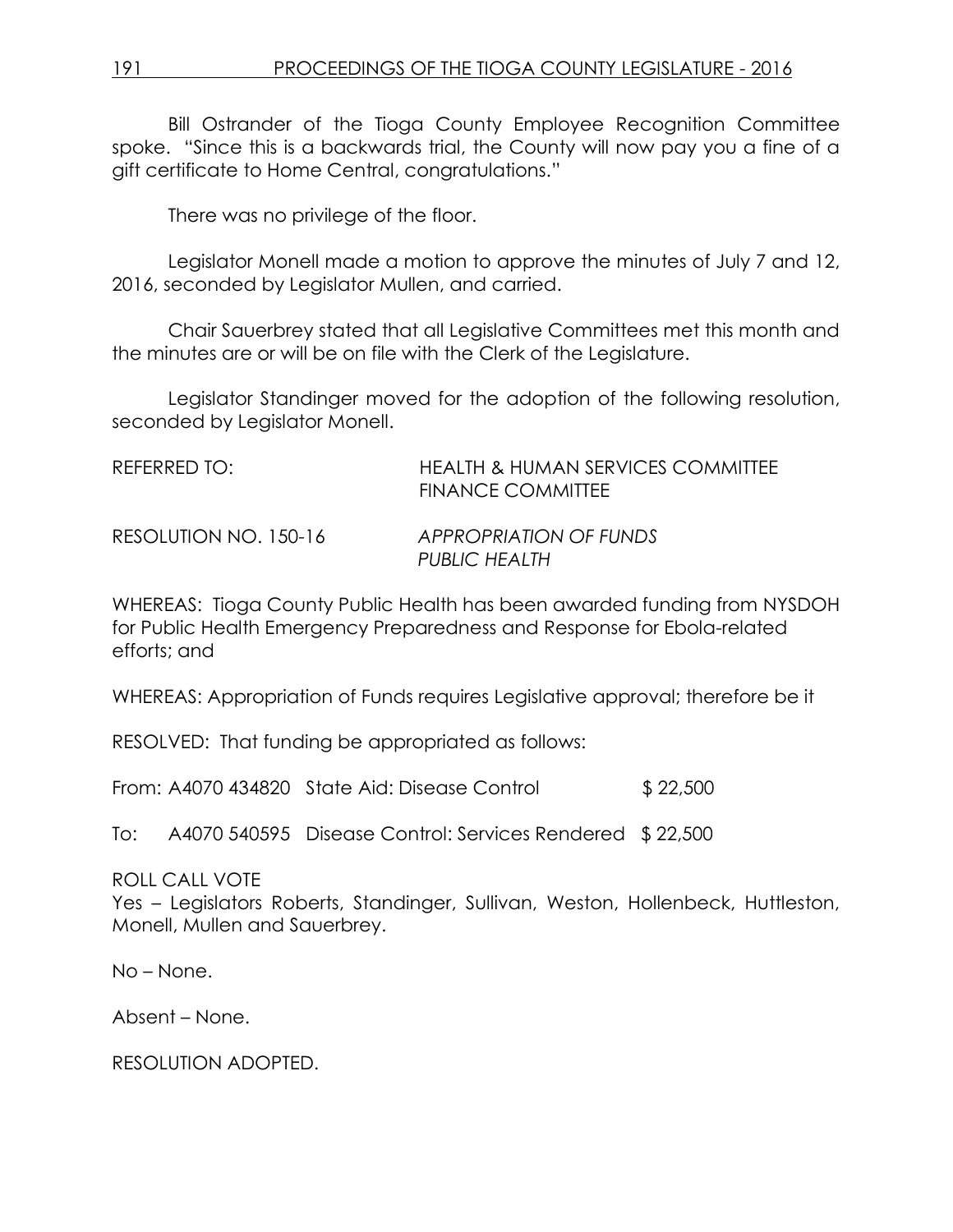Legislator Roberts moved for the adoption of the following resolution, seconded by Legislator Sullivan.

| REFERRED TO:          | PUBLIC WORKS                                                                             |
|-----------------------|------------------------------------------------------------------------------------------|
| RESOLUTION NO. 151-16 | AWARD CONSTRUCTION TIOGA<br>COUNTY COURT ANNEX FLOORING<br>AND REQUEST CONTINGENCY FUNDS |

WHEREAS: Barton & Loguidice was hired to design repairs to the first floor of the Court Annex, located at 20 Court Street, refer to Resolution 60-16; and

WHEREAS: Due to this being an unforeseen issue the Department of Public Works did not budget for this repair; and

WHEREAS: The Commissioner of Public Works received sealed bids on July 28, 2016 and the bids came in as follows:

| Lee Contracting Services  | \$67,000.00 |
|---------------------------|-------------|
| T.J. Madison Construction | \$82,000.00 |
| Elmira Structures, Inc.   | \$65,800.00 |

Therefore be it

RESOLVED: That the Tioga County Legislature authorizes construction for these repairs to the lowest bidder Elmira Structures, Inc., 66 Philo Road, Elmira, NY 14903 not to exceed \$65,800.00; and be it further

RESOLVED: That the Tioga County Legislature authorizes a transfer as follows:

|     | From: A1990 540715 Contingency Account                          | \$65,800             |
|-----|-----------------------------------------------------------------|----------------------|
| To: | A9950 593715 Transfer to Capital                                | \$65,800             |
| To: | From: H1620 450310 Capital Transfer<br>H1620 520927 Court Annex | \$65,800<br>\$65,800 |

ROLL CALL VOTE

Yes – Legislators Roberts, Standinger, Sullivan, Weston, Hollenbeck, Huttleston, Monell, Mullen and Sauerbrey.

No – None.

Absent – None.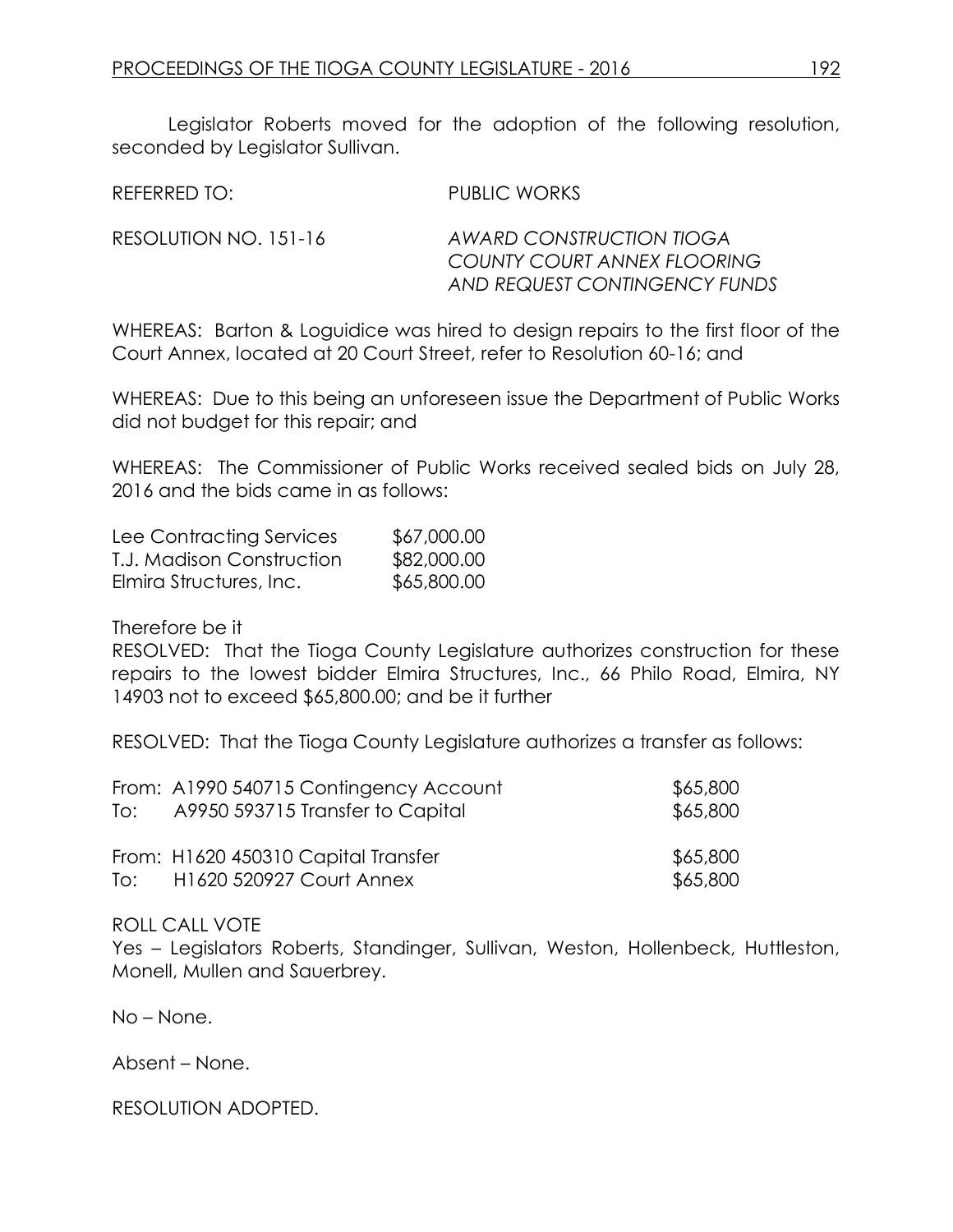Legislator Monell moved for the adoption of the following resolution, seconded by Legislator Hollenbeck.

| REFERRED TO: | <b>FINANCE/LEGAL</b> |
|--------------|----------------------|
|              |                      |

RESOLUTION NO. 152–16 *AUTHORIZE AND FUND PURCHASE OF MICROSOFT WINDOWS SERVER AND MICROSOFT OFFICE SOFTWARE LICENSES FROM SOFTWARE RESERVE ACCOUNT*

WHEREAS: The Tioga County Legislature recognizes the importance of County infrastructure; and

WHEREAS: The County utilizes Microsoft desktop and server software for critical daily operations; and

WHEREAS: The ITCS Director has evaluated the current Microsoft licensing needs and determined a need to purchase new Microsoft software licenses; therefore be it

RESOLVED: That the Tioga County Legislature authorizes the payment of software fees in the amount of \$136,607.14 to Dell, the holder of the Microsoft NYS OGS contract for software purchases from the Capital Software Reserve Fund for the purchase of Microsoft Windows Server licenses and Microsoft Office licenses; and be it further

RESOLVED: That the following funds be transferred:

| FROM: H387804 Capital Software Reserve Fund             | \$136,607.14 |
|---------------------------------------------------------|--------------|
| TO: H1680-520620 Information Technology Capital Account | \$136,607.14 |

ROLL CALL VOTE

Yes – Legislators Roberts, Standinger, Sullivan, Weston, Hollenbeck, Huttleston, Monell, Mullen and Sauerbrey.

No – None.

Absent – None.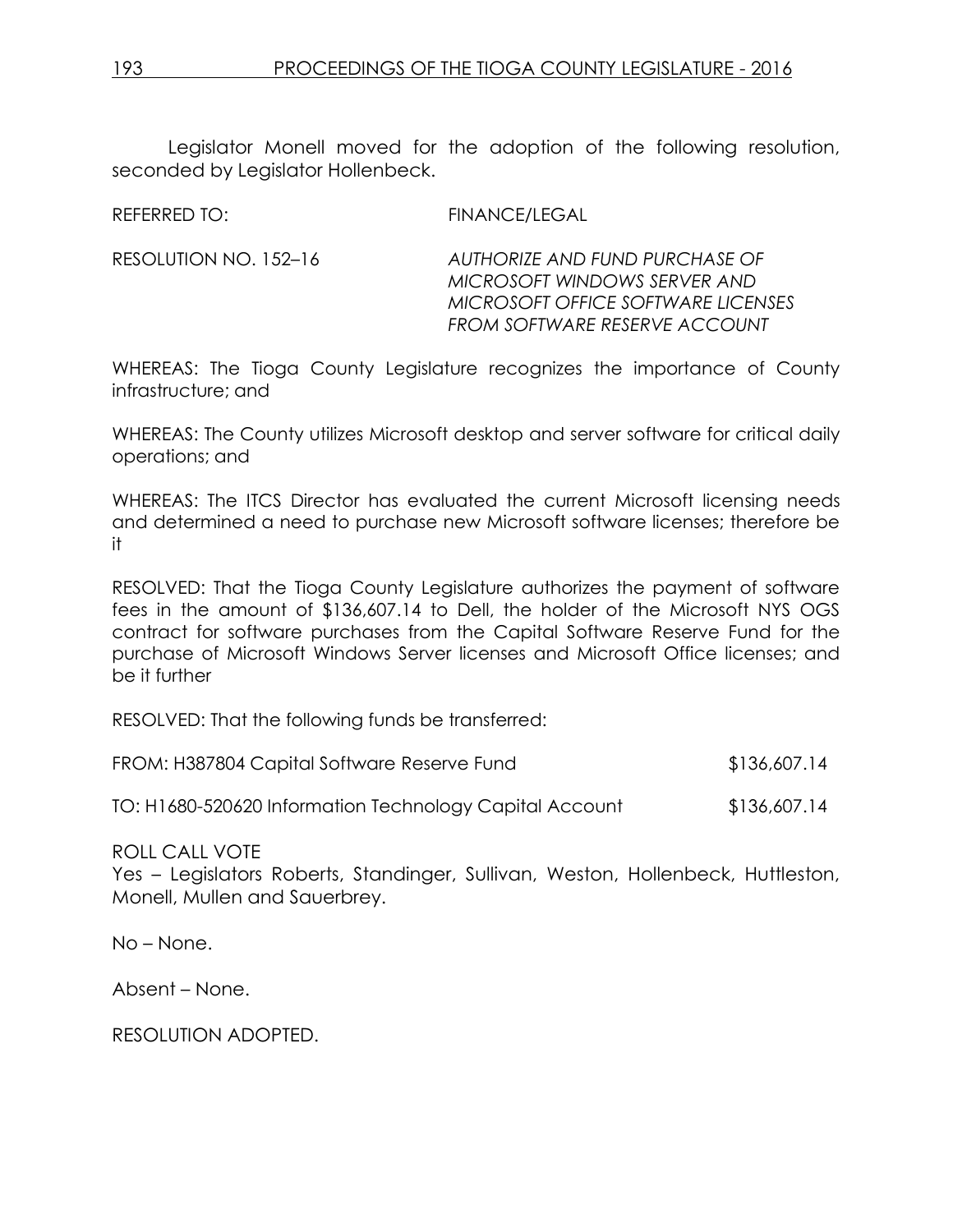Legislator Roberts moved for the adoption of the following resolution, seconded by Legislator Sullivan.

REFERRED TO: PUBLIC WORKS

RESOLUTION NO. 153-16 *AUTHORIZE TO HOLD JOINT AUCTION WITH BROOME COUNTY*

WHEREAS: Broome County has offered Tioga County the ability to rejoin them with a joint auction for surplus property; and

WHEREAS: Broome County has contracted Mel Manasse & Son Auctioneers for Saturday, September 24, 2016 @ 10:00 AM; therefore be it

RESOLVED: That the Tioga County Legislature authorizes the auction for surplus properties to be held in conjunction with Broome County on Saturday, September 24, 2016 @ 10:00 AM; and be it further

RESOLVED: That Tioga County's auction for surplus properties will be held at Broome County Highway Dept., 47 Thomas St., Chenango Bridge, NY 13745 and 0% Commission of the proceeds will be charged to the seller.

ROLL CALL VOTE

Yes – Legislators Roberts, Standinger, Sullivan, Weston, Hollenbeck, Huttleston, Monell, Mullen and Sauerbrey.

No – None.

Absent – None.

RESOLUTION ADOPTED.

Legislator Roberts moved for the adoption of the following resolution, seconded by Legislator Sullivan.

| REFERRED TO:          | PUBLIC WORKS                                                                  |
|-----------------------|-------------------------------------------------------------------------------|
| RESOLUTION NO. 154-16 | EXECUTE PERMANENT FACILITIES<br>EASEMENT WITH SHAWN AND<br>SUZETTE FAHEY, LLC |

WHEREAS: The Department of Public Works would like to improve the lighting in the Courthouse parking lot located at Park Street, in the Village of Owego; and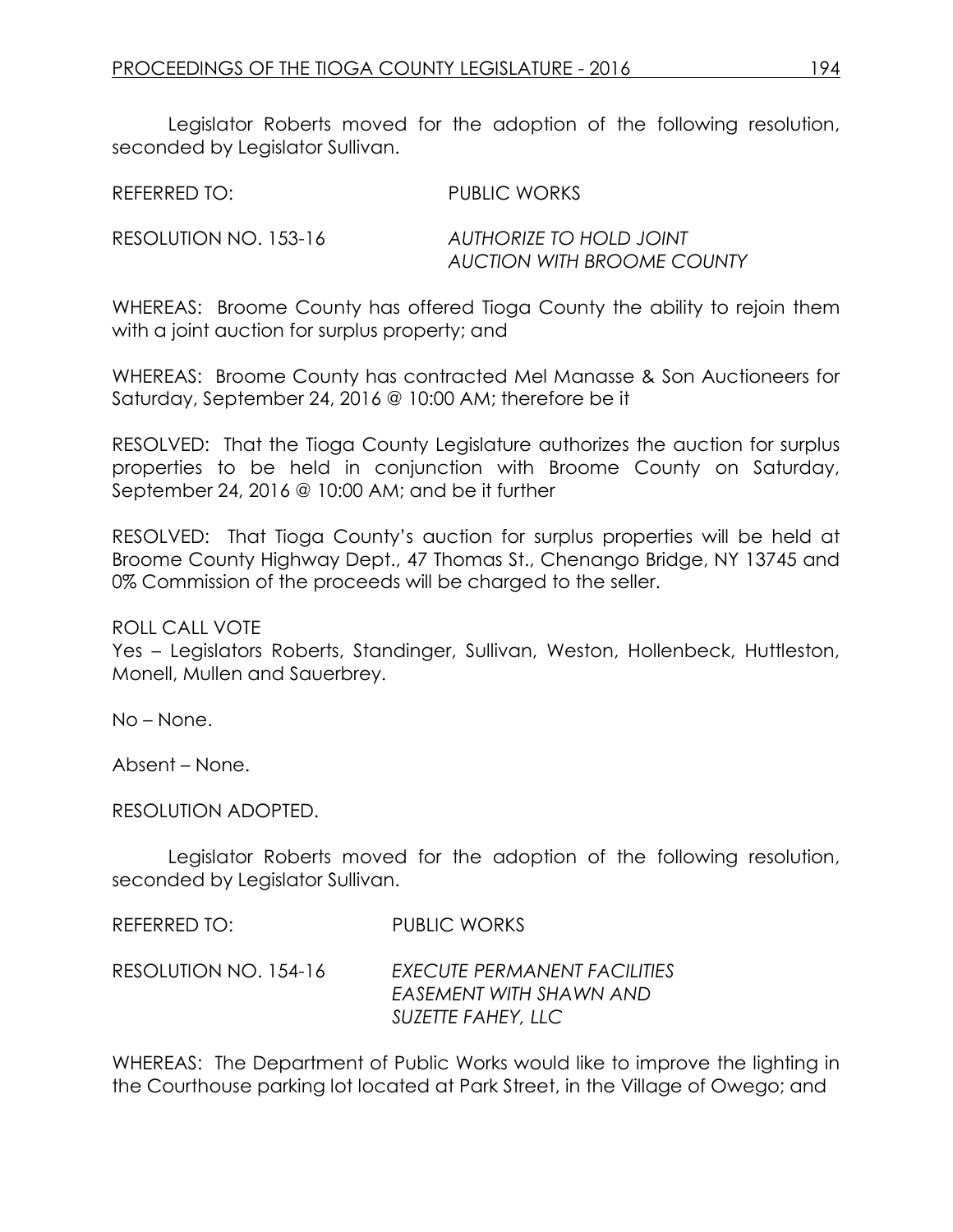WHEREAS: Shawn and Suzette Fahey, LLC would like to improve the lighting in their parking lot located adjacent to the Courthouse parking lot; and

WHEREAS: Shawn and Suzette Fahey, LLC are willing to allow Tioga County to remove two existing light poles and fixtures from their land and install two new light poles in approximately the same location; and

WHEREAS: Shawn and Suzette Fahey, LLC wish to grant a permanent facilities easement to Tioga County for said purpose; therefore be it

RESOLVED: That the Chair of the Legislature is authorized to sign said permanent facilities easement between Shawn and Suzette Fahey, LLC and Tioga County.

ROLL CALL VOTE

Yes – Legislators Roberts, Standinger, Sullivan, Weston, Hollenbeck, Huttleston, Monell, Mullen and Sauerbrey.

No – None.

Absent – None.

#### RESOLUTION ADOPTED.

Legislator Monell moved for the adoption of the following resolution, seconded by Legislator Hollenbeck.

| REFERRED TO:          | PUBLIC SAFETY COMMITTEE                  |
|-----------------------|------------------------------------------|
| RESOLUTION NO. 155-16 | <b>AUTHORIZE THE SUBMISSION OF 2016-</b> |
|                       | 2017 PSAP OPERATIONS GRANT               |

WHEREAS: The NYS Office of Interoperable and Emergency Communications has announced PSAP (Public Safety Answering Point) Operations grant funding; and

WHEREAS: Applications for this grant are required to be submitted in August; and

WHEREAS: County Policy #47 requires that a resolution be approved before any such grant application be submitted; therefore be it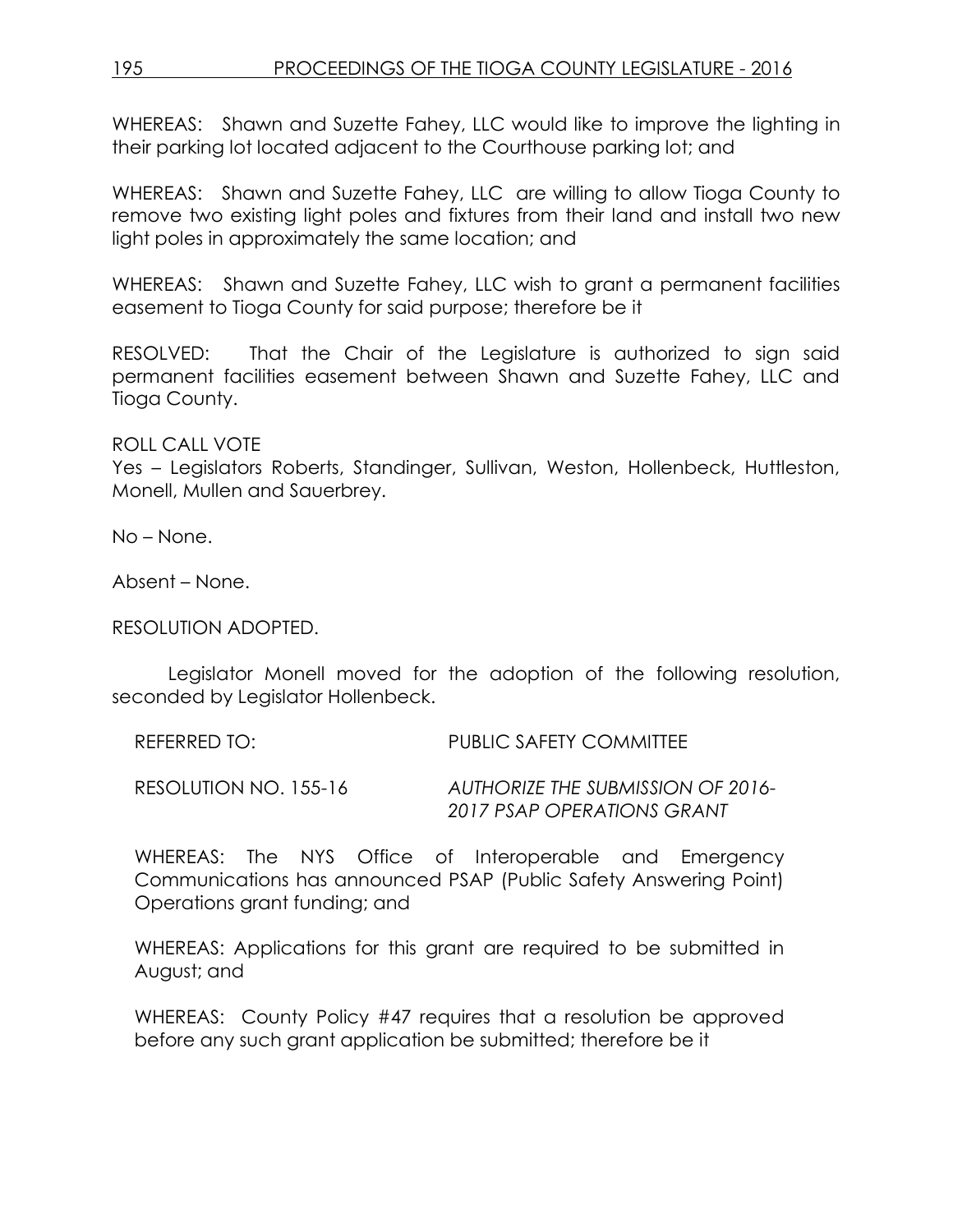RESOLVED: That the Tioga County Sheriff's Office be authorized to submit the appropriate grant application for the purpose of securing this funding, and authorizes the Chair of the Legislature to sign such application.

ROLL CALL VOTE

Yes – Legislators Roberts, Standinger, Sullivan, Weston, Hollenbeck, Huttleston, Monell, Mullen and Sauerbrey.

No – None.

Absent – None.

RESOLUTION ADOPTED.

Legislator Mullen moved for the adoption of the following resolution, seconded by Legislator Monell.

REFERRED TO: PUBLIC SAFETY

RESOLUTION NO. 156-16 *AWARD CONTRACT TO BLUE WING FOR INTEROPERABLE RADIO GRANT PROJECT MANAGEMENT CONSULTANT*

WHEREAS: The Tioga County Bureau of Fire submitted an Invitation for Proposal dated November 9, 2015 seeking proposals for consultant services for the Interoperable Radio Grant Project; and

WHEREAS: Proposals were received from Blue Wing and L.R. Kimball; and

WHEREAS: L. R. Kimball withdrew their proposal; and

WHEREAS: The County wishes to award the contract to Blue Wing; therefore be it

RESOLVED: That Tioga County awards the contract for the Interoperable Radio Grant Project Management Consultant to Blue Wing at a cost not to exceed \$198,000 and that the Chair of Legislature is authorized to execute a contract with Blue Wing for said services upon approval by the County Attorney; and be it further

RESOLVED: That funds be transferred as follows: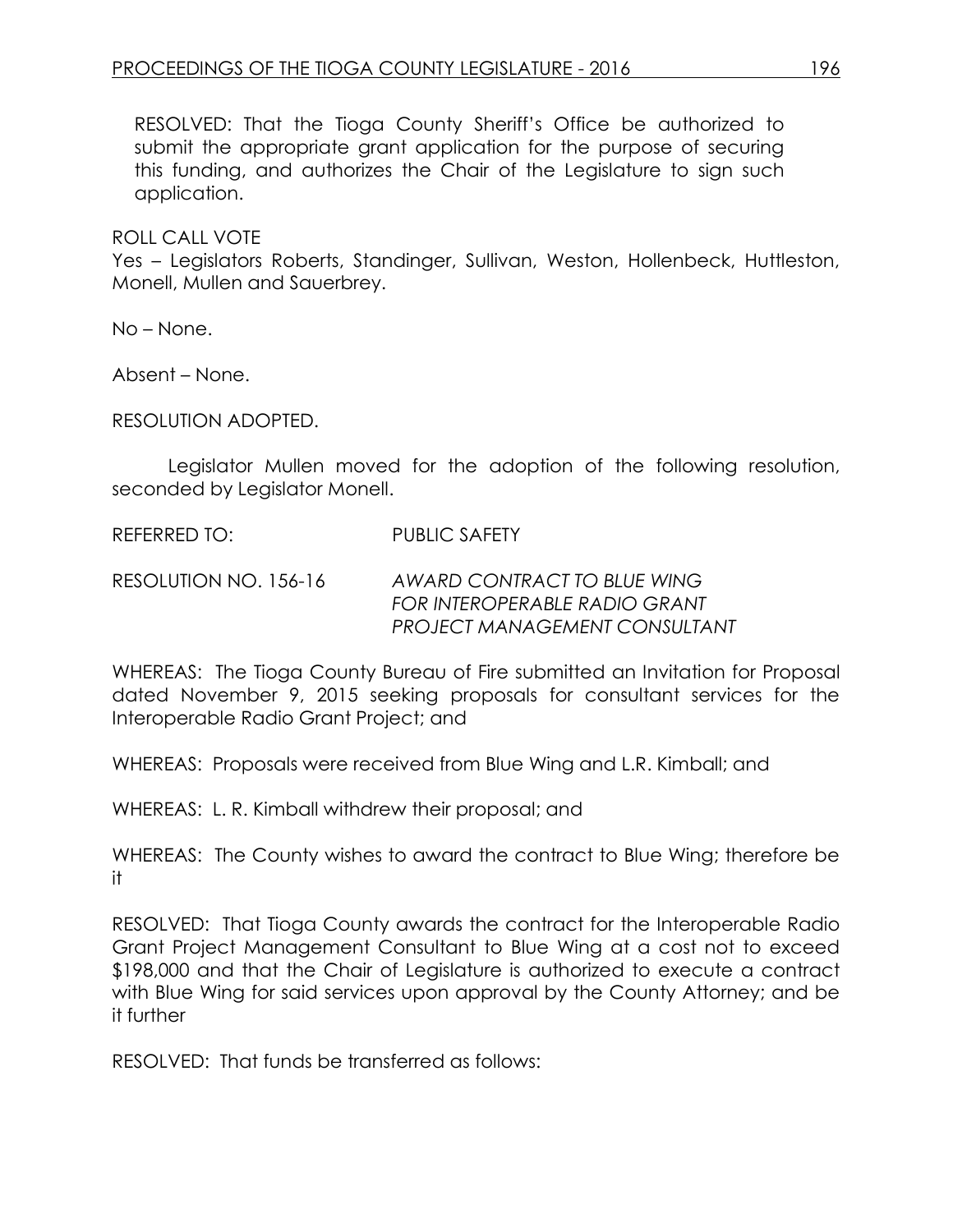## 197 PROCEEDINGS OF THE TIOGA COUNTY LEGISLATURE - 2016

From: A3415-540140 2013 State Interoperable Comm \$198,000

To: A3415-540120 2013 State Interoperable Comm \$198,000

ROLL CALL VOTE

Yes – Legislators Roberts, Standinger, Sullivan, Weston, Hollenbeck, Huttleston, Monell, Mullen and Sauerbrey.

No – None.

Absent – None.

RESOLUTION ADOPTED.

Legislator Mullen moved for the adoption of the following resolution, seconded by Legislator Hollenbeck.

REFERRED TO: PUBLIC SAFETY COMMITTEE LEGISLATIVE WORKSESSION RESOLUTION NO. 157-16 *AUTHORIZE FILING OF REPORT OF PUBLIC SAFETY OFFICER DEATH FORM (FIRE)*

WHEREAS: A tragic worksite accident resulted in the fatality of Fire Coordinator John Scott on July 20, 2016; and

WHEREAS: The U.S. Department of Justice Office offers a benefit to the families of Public Safety Officers killed while working; and

WHEREAS: The employer is required to file a report of the death using a prescribed form: *Report of Public Safety Officer Death* as the first step in the Application process; and

WHEREAS: The Tioga County Legislature is supportive of filing said form as it pertains to the accident on July 20, 2016; therefore be it

RESOLVED: That Martha Sauerbrey, Chair of the Tioga County Legislature is hereby authorized to sign and submit the Report of Public Safety Officer Death form relating to Fire Coordinator John Scott's death.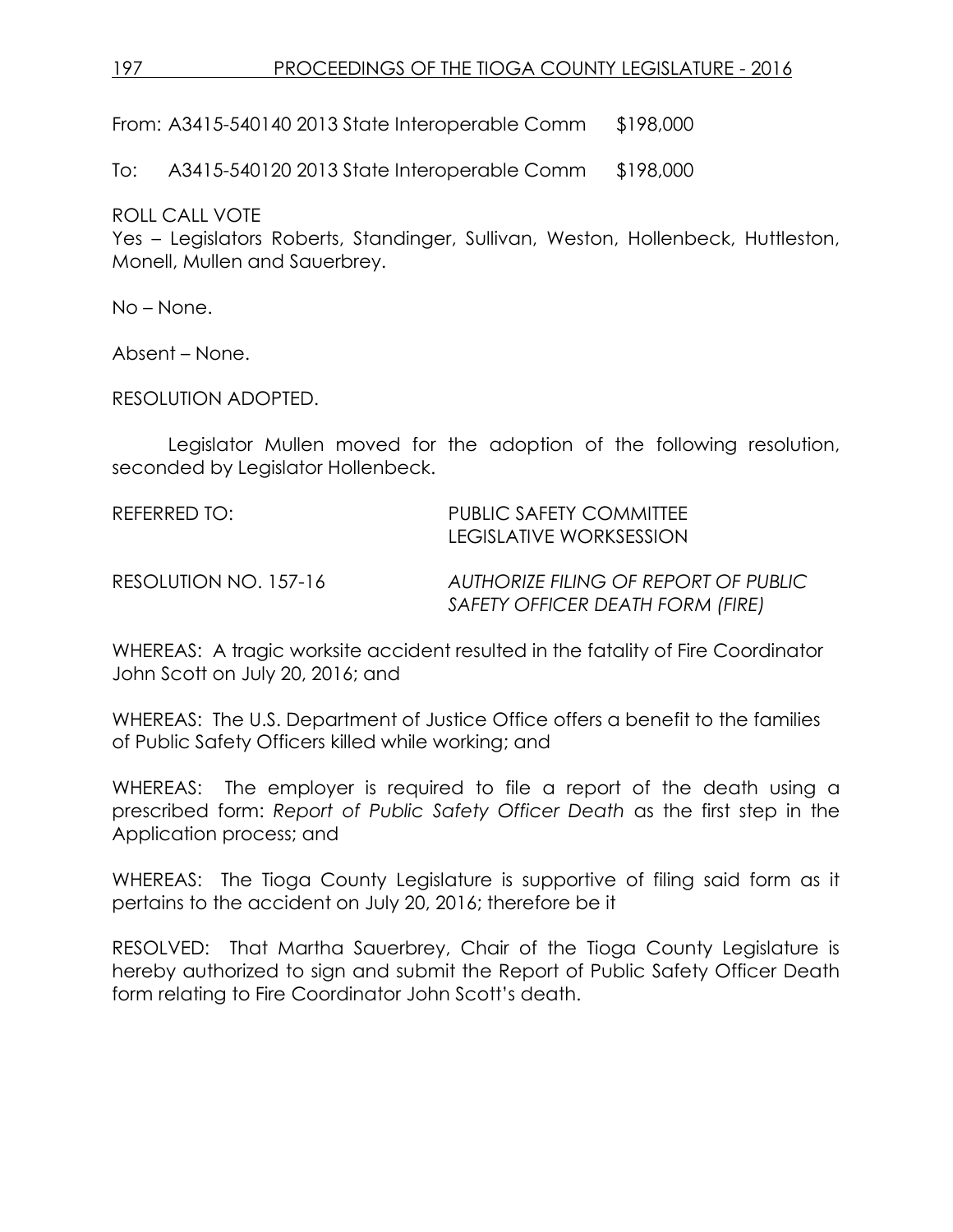Yes – Legislators Roberts, Standinger, Sullivan, Weston, Hollenbeck, Huttleston, Monell, Mullen and Sauerbrey.

No – None.

Absent – None.

RESOLUTION ADOPTED.

Legislator Hollenbeck moved for the adoption of the following resolution, seconded by Legislator Monell.

| REFERRED TO:          | PERSONNEL COMMITTEE                                                              |
|-----------------------|----------------------------------------------------------------------------------|
| RESOLUTION NO. 158-16 | CONTRACT WITH EMPLOYEE NETWORK, INC. (ENI)<br>FOR EMPLOYEE ASSISTANCE<br>PROGRAM |

WHEREAS: Tioga County employees are covered under an Employee Assistance Program (EAP) that is currently administered by Employee Network, Inc. (ENI); and

WHEREAS: ENI, a company that has been providing EAP services for over 30 years and who has other NYS public sector clients, has submitted a proposal to continue providing Tioga County's EAP for 2017 at the current rate of \$1.45/per covered employee per month; and

WHEREAS: ENI can continue to provide up to 8 in-person counseling sessions for eligible employees and members of their household, along with two hours of training per year, and two hours of critical incident stress debriefing; and

WHEREAS: ENI has multiple provider offices within the local region including some in Pennsylvania where employees are able to obtain services; and

WHEREAS: The EAP is a negotiated benefit for CSEA union employees; therefore be it

RESOLVED: That the Tioga County Legislature authorizes the Chair of the Legislature to enter into a contract with ENI, subject to review by the County Attorney, to administer our Employee Assistance Program for full-time and parttime employees at a cost of \$1.45/per covered employee per month effective January 1, 2017 through December 31, 2017.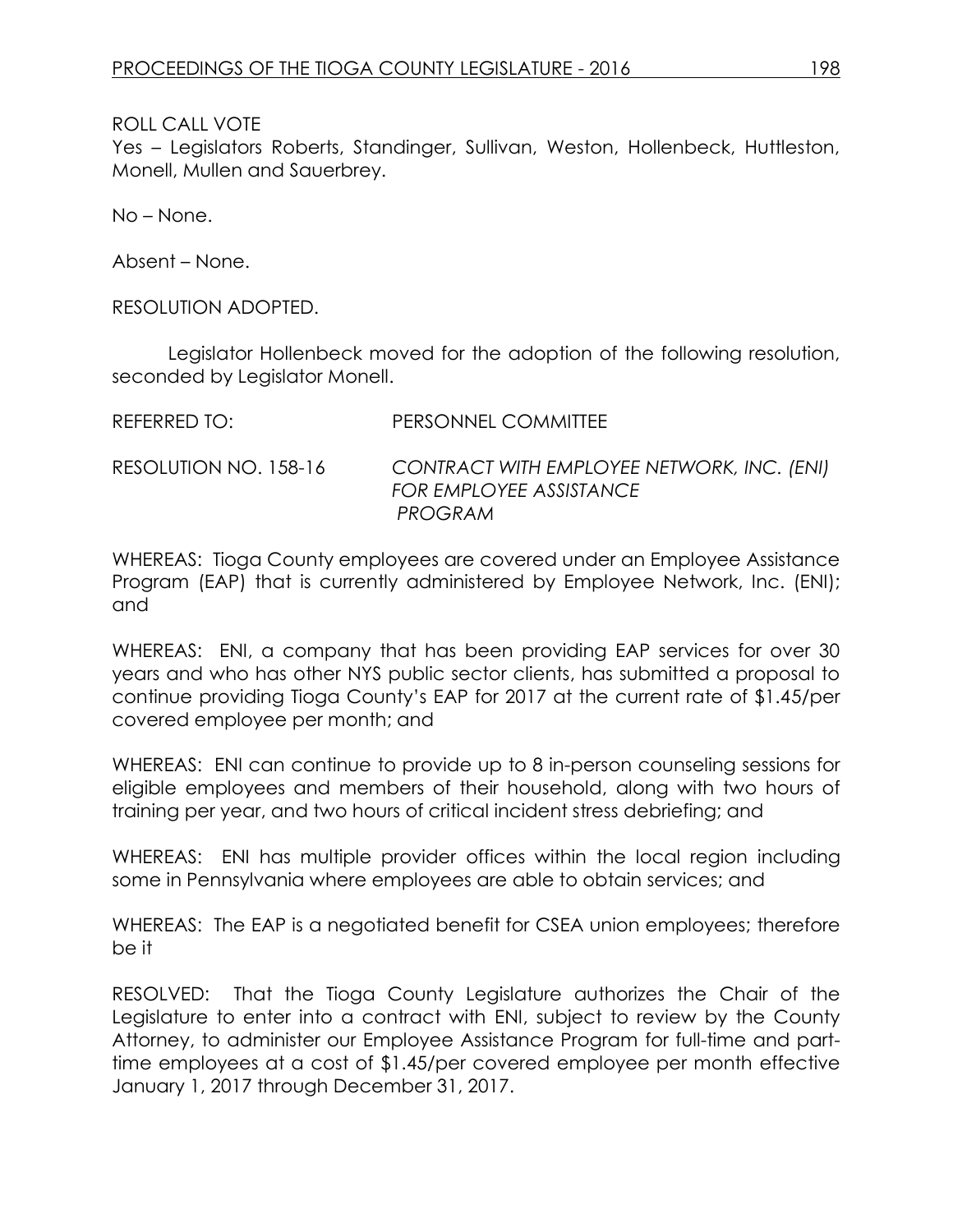Yes – Legislators Roberts, Standinger, Sullivan, Weston, Hollenbeck, Huttleston, Monell, Mullen and Sauerbrey.

No – None.

Absent – None.

RESOLUTION ADOPTED.

Legislator Standinger moved for the adoption of the following resolution, seconded by Legislator Sullivan.

| REFERRED TO:          | <b>HEALTH &amp; HUMAN SERVICES</b><br><b>COMMITTEE</b><br>PERSONNEL COMMITTEE                                                         |
|-----------------------|---------------------------------------------------------------------------------------------------------------------------------------|
| RESOLUTION NO. 159-16 | AUTHORIZE APPOINTMENT OF DEPUTY<br><b>COMMISSIONER OF SOCIAL</b><br>SERVICES; GRANT LEAVE OF ABSENCE<br>DEPARTMENT OF SOCIAL SERVICES |

WHEREAS: Legislative approval is required for any appointment to a nonunion position within Tioga County; and

WHEREAS: Gail Barton has announced that she will retire as Deputy Commissioner of Social Services effective August 29, 2016; and

WHEREAS: The Commissioner of Social Services would like to backfill this position from within his department; therefore be it

RESOLVED: That Gary Grant is appointed to the title of Deputy Commissioner of Social Services at an annual, non-union salary of \$73,275 effective September 1, 2016; and be it further

RESOLVED: That Mr. Grant shall be granted a leave of absence from his current position, Director of Administrative Services, for which he holds permanent competitive classified status; and be it further

RESOLVED: That, until further notice, the vacant Director of Administrative Services position shall be left vacant and unfunded effective September 1, 2016.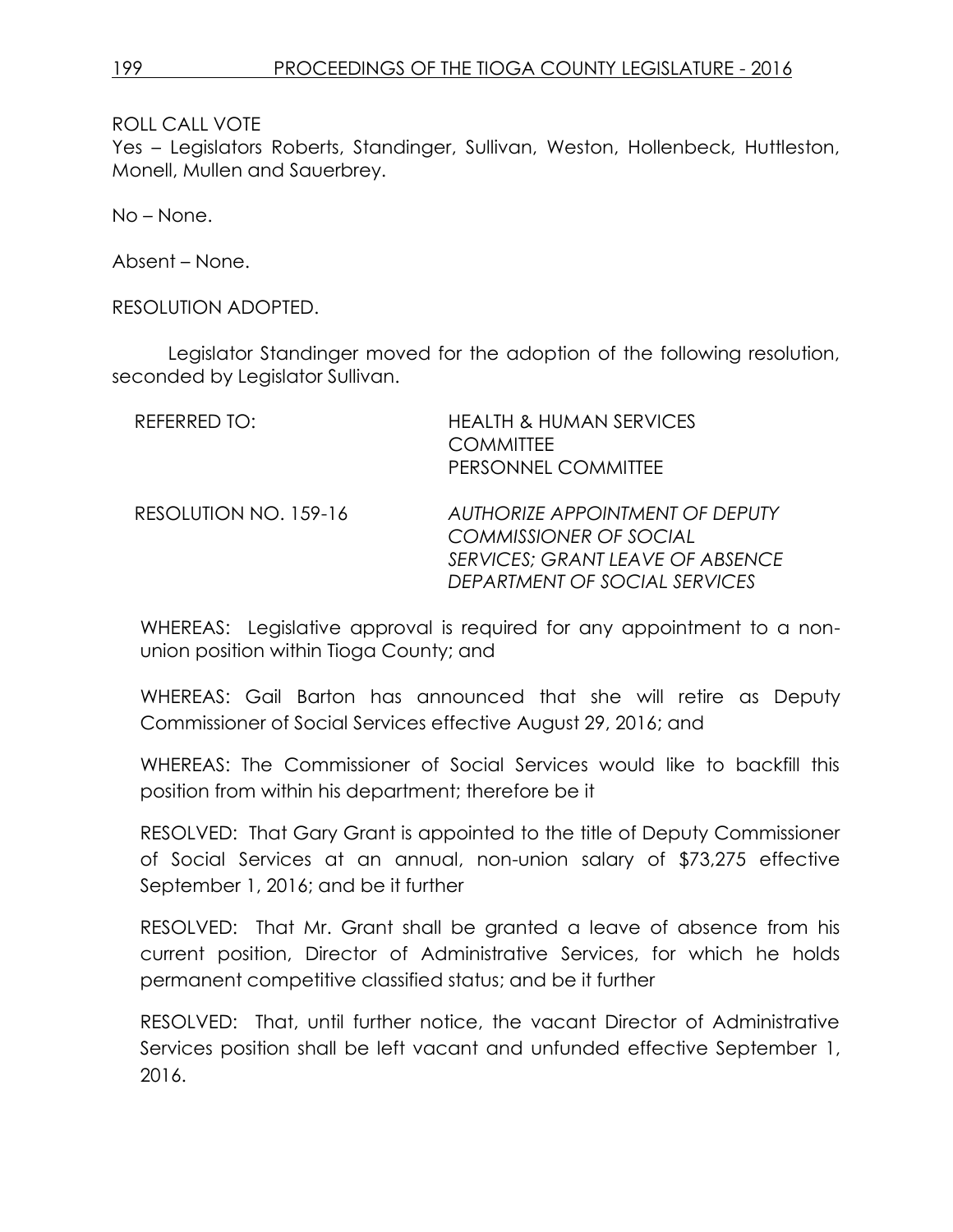Yes – Legislators Roberts, Standinger, Sullivan, Weston, Hollenbeck, Huttleston, Monell, Mullen and Sauerbrey.

No – None.

Absent – None.

RESOLUTION ADOPTED.

Legislator Mullen moved for the adoption of the following resolution, seconded by Legislator Hollenbeck.

| REFERRED TO:          | <b>PUBLIC SAFETY COMMITTEE</b><br>PERSONNEL COMMITTEE                                                                                 |
|-----------------------|---------------------------------------------------------------------------------------------------------------------------------------|
| RESOLUTION NO. 160-16 | <b>INCREASE HOURS WORKED</b><br><b>FOR DEPUTY DIRECTOR OF</b><br><b>EMERGENCY PREPAREDNESS:</b><br><b>EMERGENCY MANAGEMENT OFFICE</b> |

WHEREAS: The Tioga County Emergency Management Office has a need to temporarily increase the hours worked for the Deputy Director of Emergency Preparedness from 8 hours per week to 17 hours per week during the period 7/9/16 to 9/2/16; and

WHEREAS: The Tioga County Emergency Management Office has sufficient funds in account A3640.510020 to cover said expense; therefore be it

RESOLVED: That the Tioga County Legislature authorizes the temporary increase in hours for the Deputy Director of Emergency Preparedness to 17 hours per week at her current rate of pay for a cost not to exceed \$1,185 for the period 7/9/16 to 9/2/16.

## ROLL CALL VOTE

Yes – Legislators Roberts, Standinger, Sullivan, Weston, Hollenbeck, Huttleston, Monell, Mullen and Sauerbrey.

No – None.

Absent – None.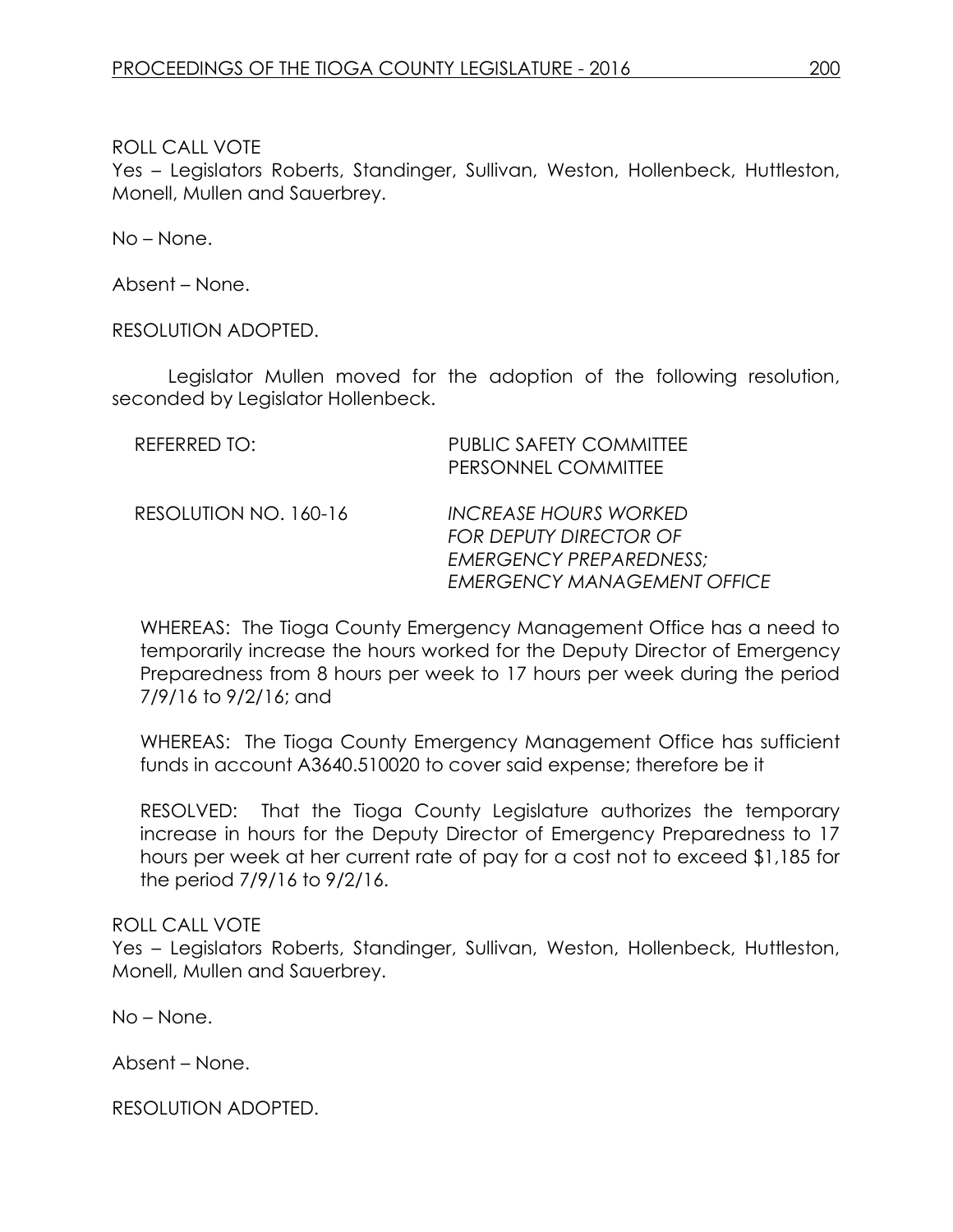Legislator Roberts moved for the adoption of the following resolution, seconded by Legislator Sullivan.

| REFERRED TO: | <b>PUBLIC WORKS COMMITTEE</b>                                 |
|--------------|---------------------------------------------------------------|
|              | PERSONNEL COMMITTEE                                           |
|              |                                                               |
|              | RESOLUTION NO. 161-16 AUTHORIZATION TO ABOLISH ONE (1) VACANT |
|              | ACCOUNT CLERK-TYPIST POSITION AND CREATE                      |
|              | ONE (1) SENIOR ACCOUNT CLERK-TYPIST                           |
|              | <b>PUBLIC WORKS</b>                                           |

WHEREAS: Legislative approval is required to abolish and create any positions within Tioga County; and

WHEREAS: An Account Clerk-Typist position (CSEA SG IV, \$25,314 – 26,014) became vacant in June 2016 within the Public Works Department and since that time, the Commissioner has reviewed his administrative needs; and

WHEREAS: The Commissioner of Public Works has submitted a New Position Duties Statement to the Personnel Officer, who has determined that the Senior Account Clerk-Typist classification accurately reflects the nature of the work to be performed; therefore be it

RESOLVED: That one (1) vacant full-time Account Clerk-Typist position shall be abolished and one (1) full-time Senior Account Clerk-Typist position (CSEA SG V, \$26,713 - \$27,413) shall be created effective August 10, 2016.

ROLL CALL VOTE Yes – Legislators Roberts, Standinger, Sullivan, Weston, Hollenbeck, Huttleston, Monell, Mullen and Sauerbrey.

No – None.

Absent – None.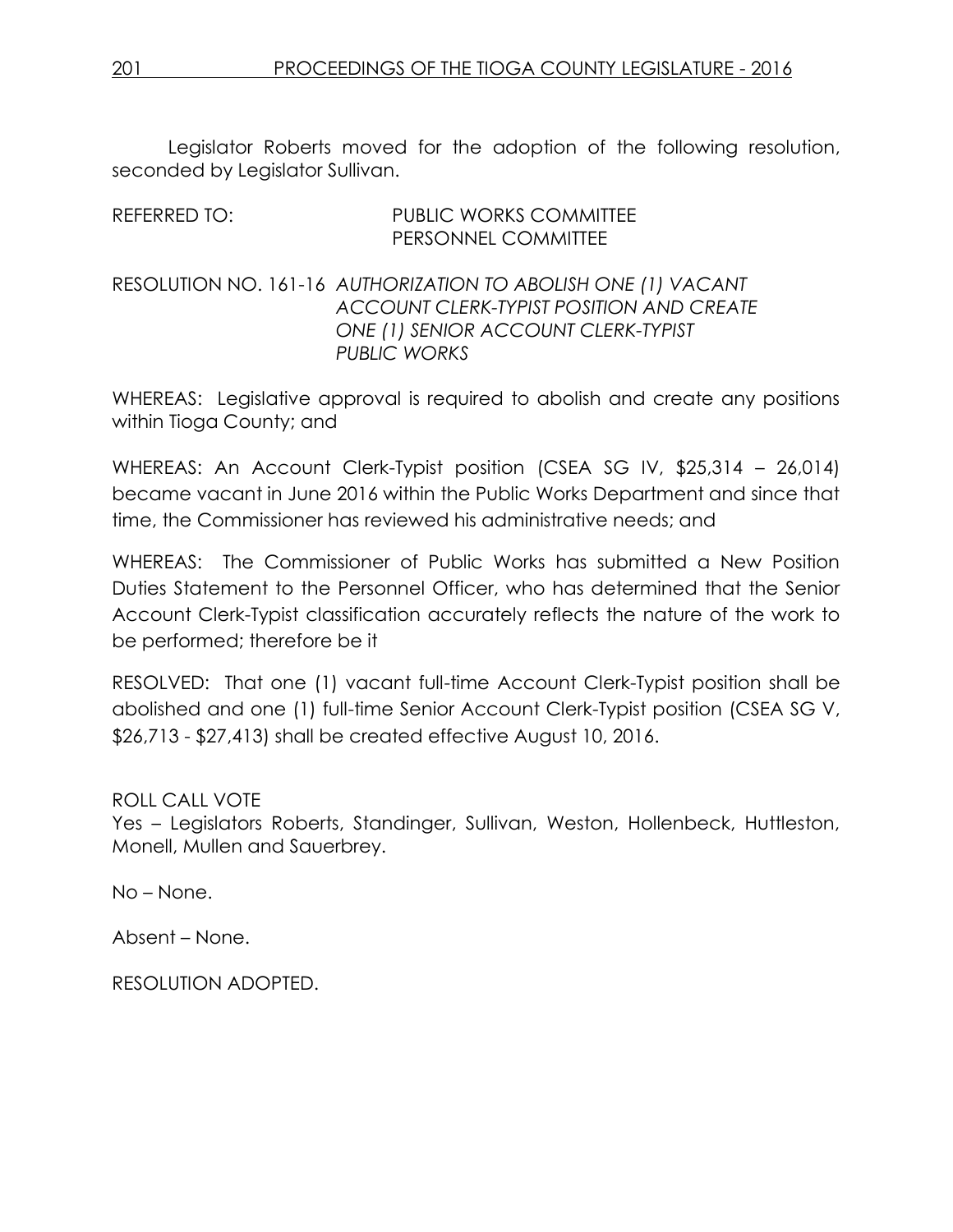Legislator Standinger moved for the adoption of the following resolution, seconded by Legislator Sullivan.

| REFERRED TO:          | <b>HEALTH &amp; HUMAN SERVICES</b><br><b>COMMITTEE</b><br>PERSONNEL COMMITTEE                                                                                                                       |
|-----------------------|-----------------------------------------------------------------------------------------------------------------------------------------------------------------------------------------------------|
| RESOLUTION NO. 162-16 | AUTHORIZE THE RECLASSIFICATION OF<br><b>CERTIFIED ALCOHOL &amp; DRUG</b><br>COUNSELOR POSITION TO SENIOR<br><b>CERTIFIED ALCOHOL &amp; DRUG</b><br><b>COUNSELOR</b><br>DEPARTMENT OF MENTAL HYGIENE |

WHEREAS: Legislative approval is required to reclassify any position within Tioga County; and

WHEREAS: Upon review of clinical staff and treatment programs, the Director of Community Services has identified a need to create a senior level staff person to better serve clients within the county's alcohol and substance abuse treatment programs; and

WHEREAS: The Director of Community Services has submitted a new position duties statement and upon review, the Personnel Officer has determined the classification of Senior Certified Alcohol & Drug Counselor adequately represents the tasks involved; and

WHEREAS: The Director of Community Services would like to reclassify one (1) Certified Alcohol & Drug Counselor (CSEA SG XI, \$39,795-40,495) position currently filled by the incumbent with the most seniority within her department; therefore be it

RESOLVED: That the Tioga County Legislature authorizes the reclassification of the Certified Alcohol & Drug Counselor position, currently filled by Wayne Amendola, to the position of Senior Certified Alcohol & Drug Counselor effective August 22, 2016; and be it further

RESOLVED: That the title of Senior Certified Alcohol & Drug Counselor shall be placed in CSEA SG XIII (\$43,502 – 44,202) and that Mr. Amendola's annual salary shall be \$43,503.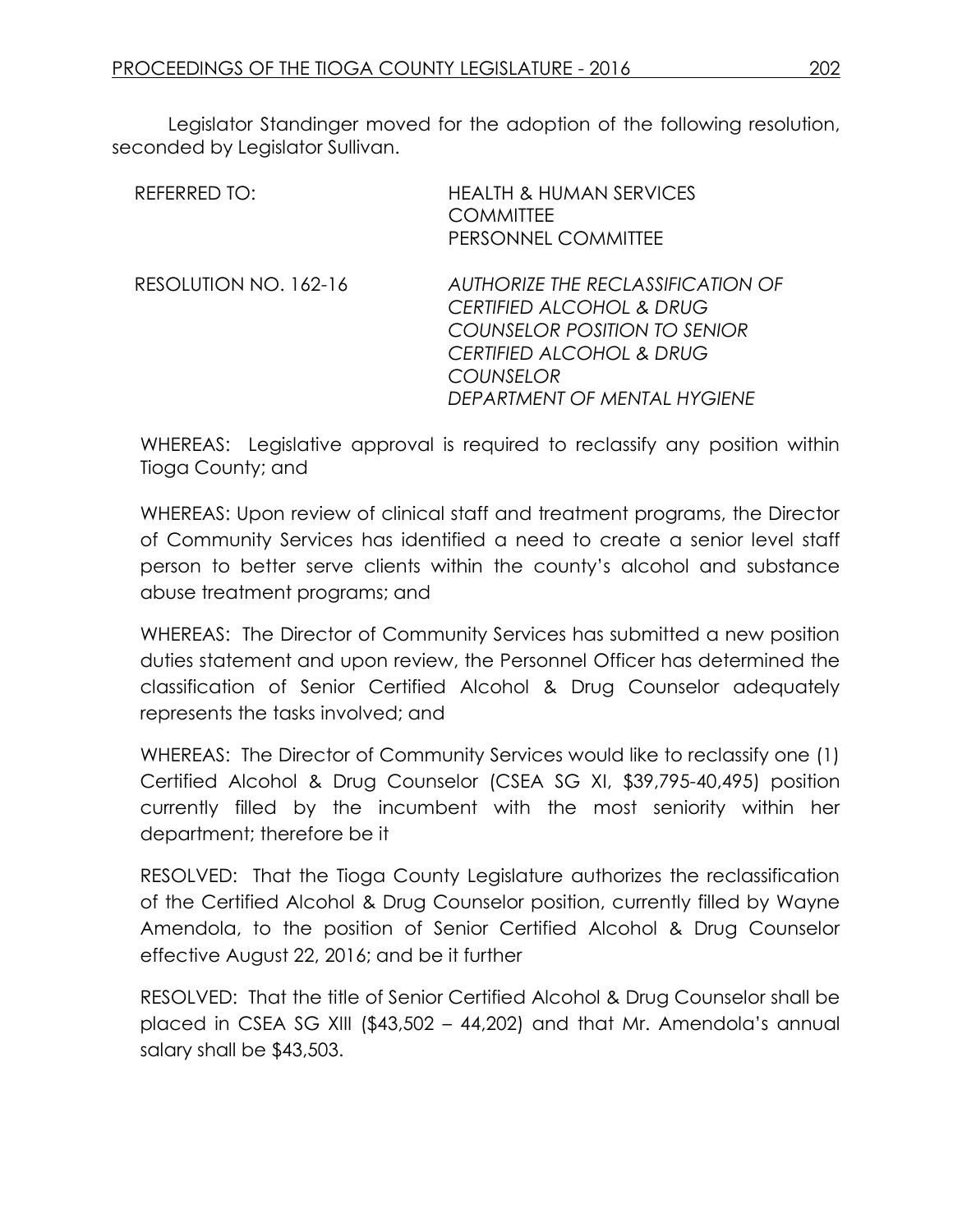Yes – Legislators Roberts, Standinger, Sullivan, Weston, Hollenbeck, Huttleston, Monell, Mullen and Sauerbrey.

No – None.

Absent – None.

RESOLUTION ADOPTED.

Legislator Standinger moved for the adoption of the following resolution, seconded by Legislator Sullivan.

| REFERRED TO:          | <b>HEALTH &amp; HUMAN SERVICES COMMITTEE</b><br>PERSONNEL COMMITTEE                                                                                           |
|-----------------------|---------------------------------------------------------------------------------------------------------------------------------------------------------------|
| RESOLUTION NO. 163-16 | CREATE AND FILL SEASONAL SOCIAL<br>WELFARE EXAMINER POSITIONS AND<br>SEASONAL TYPIST POSITION FOR THE HEAP<br>PROGRAM DEPARTMENT OF SOCIAL<br><b>SFRVICES</b> |

WHEREAS: Legislative approval is required for the creation of any new positions within Tioga County; and

WHEREAS: The Home Energy Assistance Program (HEAP) will tentatively begin outreach in mid-August and be in full season on November 14, 2016; and

WHEREAS: The Social Services budget allows for the hiring of the following staff for the HEAP Program:

One, full-time, seasonal Social Welfare Examiner for the period September 12, 2016 through March 31, 2017 at the starting salary of \$14.09 per hour, and

One, full-time, seasonal Social Welfare Examiner for the period October 3, 2016 through February 28, 2017 at the starting salary of \$14.09 per hour, and

Two, full-time seasonal Social Welfare Examiners for the period October 17, 2016 through January 31, 2017 at the starting salary of \$14.09 per hour, and

One, full-time, Typist (Seasonal) for the period October 17, 2016 through January 31, 2017at the starting salary of \$11.69 per hour; therefore be it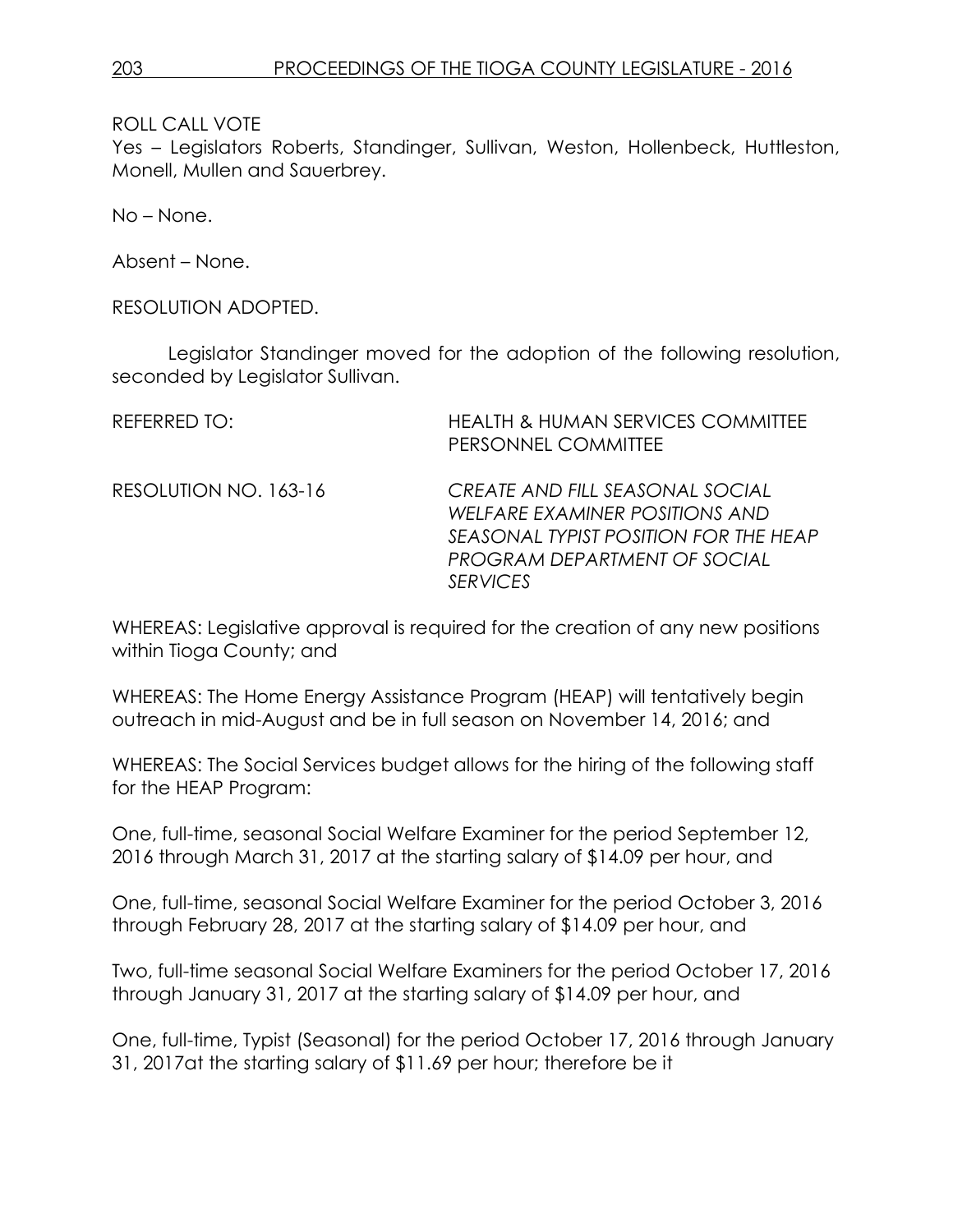RESOLVED: That the Department of Social Services be authorized to create and fill the seasonal HEAP positions listed above and where required, appoint from the appropriate eligible list.

ROLL CALL VOTE

Yes – Legislators Roberts, Standinger, Sullivan, Weston, Hollenbeck, Huttleston, Monell, Mullen and Sauerbrey.

No – None.

Absent – None.

RESOLUTION ADOPTED.

Legislator Monell made a motion to have the following late-filed resolutions considered, seconded by Legislator Hollenbeck and carried.

Legislator Huttleston moved for the adoption of the following resolution, seconded by Legislator Mullen.

REFERRED TO: LEGISLATIVE WORKSESSION

RESOLUTION NO. 164-16 *AUTHORIZE APPOINTMENT: ELECTION COMMISSIONER (BOARD OF ELECTIONS)*

WHEREAS: The position of Election Commissioner (Democrat) became vacant on August 9, 2016; and

WHEREAS: The Democratic Committee has selected a candidate; and

WHEREAS: Section 3-204(1) of Election Law stipulates that a new appointment shall be for the remaining balance of the existing term: and

WHEREAS: Section 3-204 (5) of Election Law indicates an appointment for the next term must occur at least 30 days prior to the expiration of the current term; therefore be it

RESOLVED: That Kristine Kwiatkowski be appointed Election Commissioner effective August 29, 2016 for the balance of the existing term, which ends December 31, 2016; and be it further

RESOLVED: That Kristine Kwiatkowski will be paid an annual salary of \$39,954; and be it further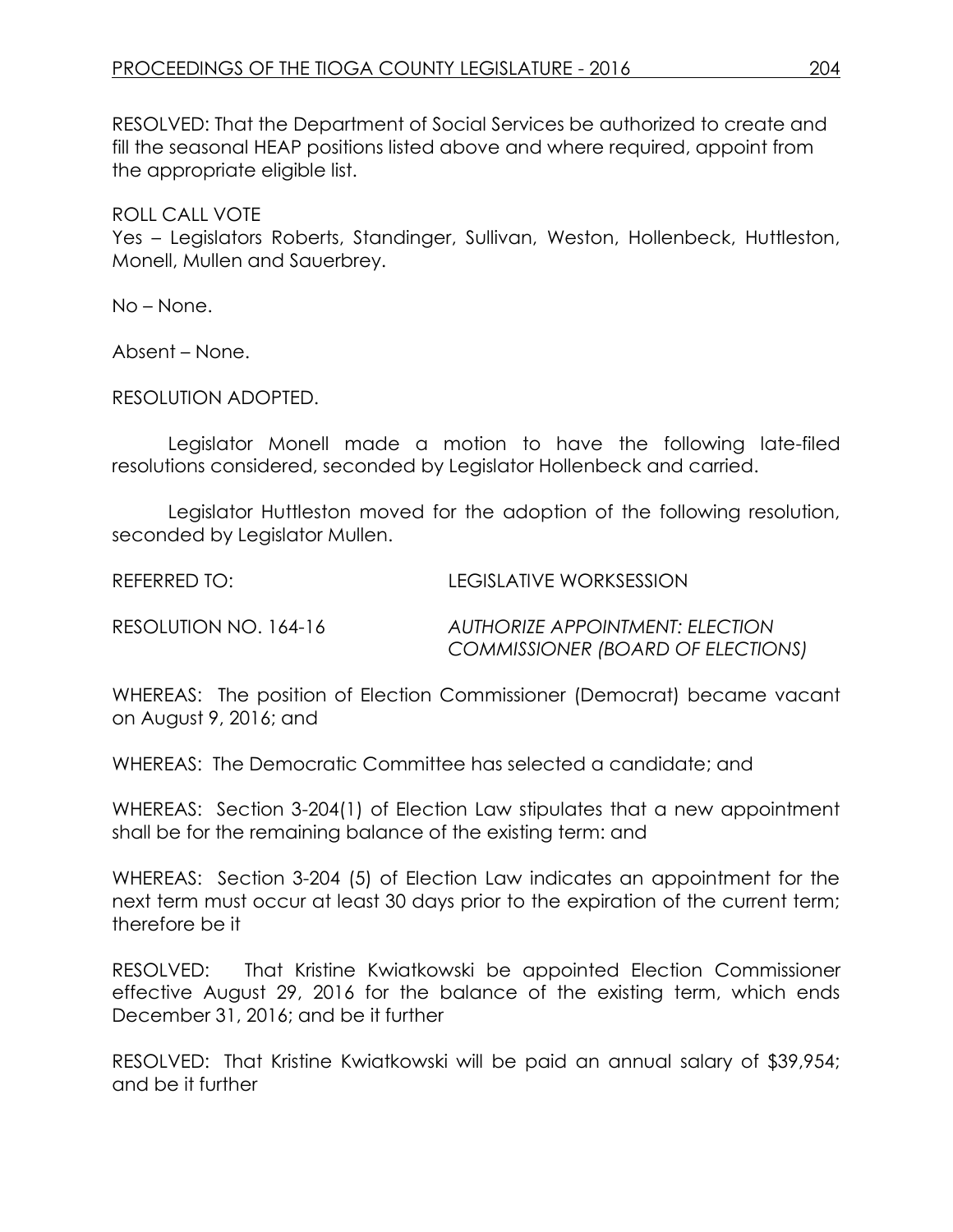## 205 PROCEEDINGS OF THE TIOGA COUNTY LEGISLATURE - 2016

RESOLVED: That Kristine Kwiatkowski is also hereby appointed to serve as Election Commissioner for the 2017-2018 term.

ROLL CALL VOTE

Yes – Legislators Roberts, Standinger, Sullivan, Weston, Hollenbeck, Huttleston, Monell, Mullen and Sauerbrey.

No – None.

Absent – None.

RESOLUTION ADOPTED.

Legislator Standinger moved for the adoption of the following resolution, seconded by Legislator Sullivan.

| REFERRED TO:          | <b>HEALTH &amp; HUMAN SERVICES</b><br><b>COMMITTEE</b><br>PERSONNEL COMMITTEE<br><b>FINANCE COMMITTEE</b>                                                 |
|-----------------------|-----------------------------------------------------------------------------------------------------------------------------------------------------------|
| RESOLUTION NO. 165-16 | <b>AUTHORIZE FUNDING OF VACANT</b><br>DIRECTOR OF SOCIAL SERVICES<br><b>POSITION AND AUTHORIZE</b><br><b>APPOINTMENT</b><br>DEPARTMENT OF SOCIAL SERVICES |

WHEREAS: Legislative approval is required to fund any unfunded vacancy and to authorize any appointment to a non-union position within Tioga County; and

WHEREAS: Since 2001, The Director of Social Services (non-union salary range: \$58,131-\$68,131) position has been left vacant and unfunded; however, due to an announced retirement, the Commissioner of Social Service wishes to now fund and fill said vacancy; and

WHEREAS: The position of Director of Administrative Services (non-union salary range: \$51,149-\$61,149) will become vacant on August 31, 2016 and shall be left unfunded; and

WHEREAS: The Commissioner of Social Services would like to backfill the Director of Social Services position from within his department to continue the agency's operating efficiency; therefore be it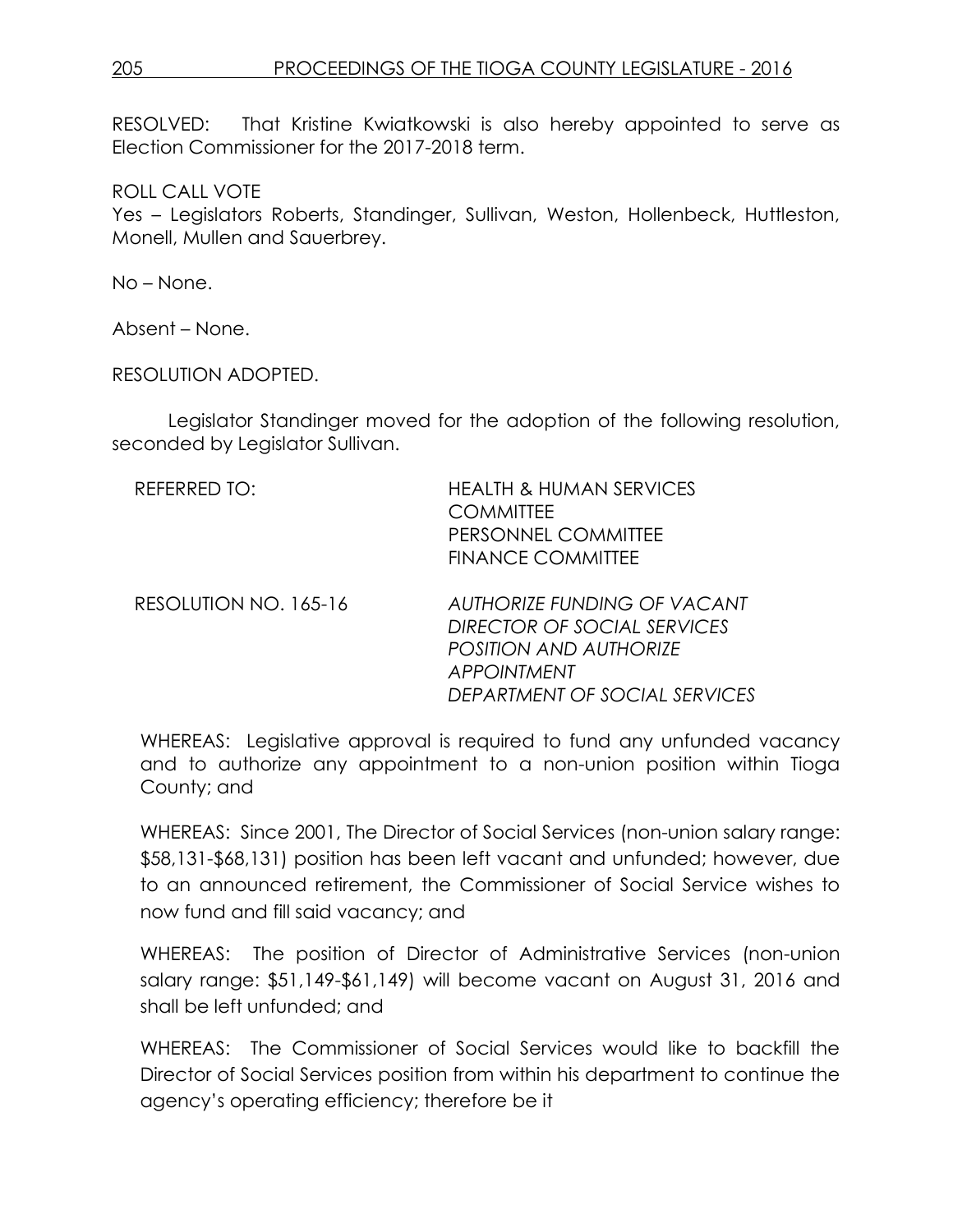RESOLVED: That the Tioga County Legislature authorizes the funding of the vacant Director of Social Services position effective September 1, 2016; and be it further

RESOLVED: That Elizabeth Myers shall be provisionally appointed to the Director of Social Services effective September 1, 2016 pending successful appointment from a civil service eligible list at an annual non-union salary of \$61,573.

### ROLL CALL VOTE

Yes – Legislators Roberts, Standinger, Sullivan, Weston, Hollenbeck, Huttleston, Monell, Mullen and Sauerbrey.

No – None. Absent – None.

RESOLUTION ADOPTED.

Legislator Monell moved for the adoption of the following resolution, seconded by Legislator Hollenbeck.

| REFERRED TO:          | <b>FINANCE/LEGAL COMMITTEE</b>                                                                                     |
|-----------------------|--------------------------------------------------------------------------------------------------------------------|
| RESOLUTION NO. 166-16 | <b>ACCEPT AUCTION BIDS FOR COUNTY</b><br><b>OWNED PROPERTY ACQUIRED FOR</b><br>TAXES, AUTHORIZE EXECUTION OF DEEDS |

WHEREAS: Properties acquired by Tioga County for nonpayment of taxes in the Towns of Barton, Berkshire, Candor, Newark Valley, Owego, Richford, Spencer and Tioga were offered for sale at Public Auction conducted Thursday, August 4, 2016, by the County Treasurer; and

WHEREAS: It is the intent of the Legislature to return the properties to the Tax Rolls as soon as possible; therefore be it

RESOLVED: That the following bids, being the highest made at said Auction for the several different properties offered, be and hereby are accepted and the Chair of the Tioga County Legislature authorized to sign and record, on receipt of the amount bid and recording costs, Quit Claim Deeds conveying the various parcels to the successful bidders: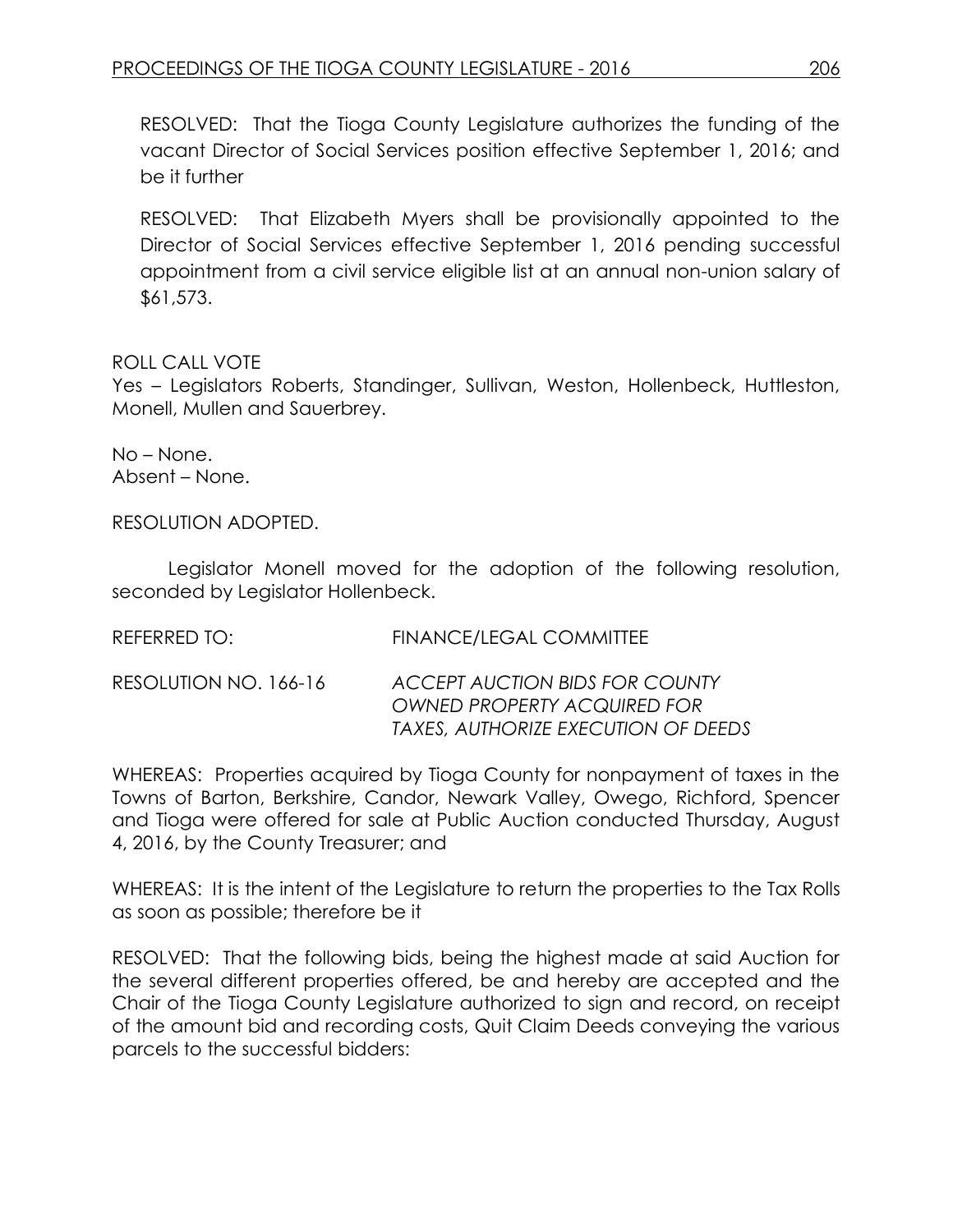| Prior Owner-Tax Map#                                                                                                                                                                                                                                                                                                                                                                                     | Purchaser                                                                                                                                                     | <u>Bid</u>                                                                                |
|----------------------------------------------------------------------------------------------------------------------------------------------------------------------------------------------------------------------------------------------------------------------------------------------------------------------------------------------------------------------------------------------------------|---------------------------------------------------------------------------------------------------------------------------------------------------------------|-------------------------------------------------------------------------------------------|
| Town of Barton:<br>Henry W. Campbell, 144.00-1-19.10<br>Timothy B. Pipher, 166.19-4-17<br>Debra L. Rumsey, 166.18-2-2<br>Charles T. Zimmer II, 166.16-3-55<br>Robert M. Schultz, 166.15-4-12                                                                                                                                                                                                             | Mark Walburn<br><b>Judy Kauppinen</b><br><b>JTM Enterprises</b><br>Keith Jastremsky<br>Keith M. Coreby                                                        | 8,500<br>8,000<br>26,000<br>12,500<br>13,500                                              |
| Town of Berkshire                                                                                                                                                                                                                                                                                                                                                                                        |                                                                                                                                                               |                                                                                           |
| Raymond G. Ceurter, 31.07-1-9<br>Richard C. Hulbert, 22.00-2-18.22                                                                                                                                                                                                                                                                                                                                       | Michelle Gehm<br>Michael Michaud                                                                                                                              | 22,500<br>18,000                                                                          |
| <u>Town of Candor:</u><br>Robert V. Fattibene, 73.00-1-34.60                                                                                                                                                                                                                                                                                                                                             | Eric D. Slate                                                                                                                                                 | 72,000                                                                                    |
| Robert J. Johnson, 38.00-1-23<br>Robert E. Schumacher, 70.00-1-9<br>Frank Sorrentino, 61.09-2-31<br>Frank Sorrentino, 37.00-1-16.10                                                                                                                                                                                                                                                                      | Howard R. Leonard<br>Michael B. Yammine<br>716 Fall Creek, INC<br>Susquehanna Land Co.                                                                        | 4,750<br>18,000<br>15,000<br>78,000                                                       |
| <u>Town of Newark Valley:</u><br>Anatoly Atamansky, 55.00-1-6.90<br>David Clark, 42.00-1-46.20                                                                                                                                                                                                                                                                                                           | Jason L. Harvey<br>Randall S. Brook                                                                                                                           | 15,500<br>5,000                                                                           |
| <u>Town of Owego:</u><br>Patrick J. Bidwell, 96.00-2-30.2<br>Sonja Mammen, 128.08-7-81<br>Timothy Blair, 128.12-1-19<br>Qureshi Riffat UL Muntaha, 128.08-3-36 Brett W. Relyea<br>Kenneth Padgett, 107.00-2-41<br>Kenneth Padgett, 107.00-2-42<br>Kenneth E Smith, 128.08-4-42<br>Susquehanna Horizons, INC., 128.08-3-71 Robert E. Butler<br>Richard H. Tyler, 164.00-2-22.2<br>Dale Wales, 128.08-3-91 | Michael T. Ferro<br>Robert E. Butler<br>Laura B. Huizinga<br>Matthew R. Karpel<br>Matthew R. Karpel<br>4345 Lake, LLC<br>James A. Scheffer<br>Brett W. Relyea | 6,500<br>8,000<br>48,000<br>5,000<br>5,250<br>9,250<br>4,000<br>10,000<br>5,000<br>16,500 |
| <u>Town of Richford:</u><br>Randy Armitage, 5.00-1-9.11                                                                                                                                                                                                                                                                                                                                                  | <b>Scott Land Yard Rentals</b>                                                                                                                                | 23,000                                                                                    |
| <u>Town of Spencer</u><br>Milne Grier, 92.00-1-10.10                                                                                                                                                                                                                                                                                                                                                     | Gregory Shipman                                                                                                                                               | 7,750                                                                                     |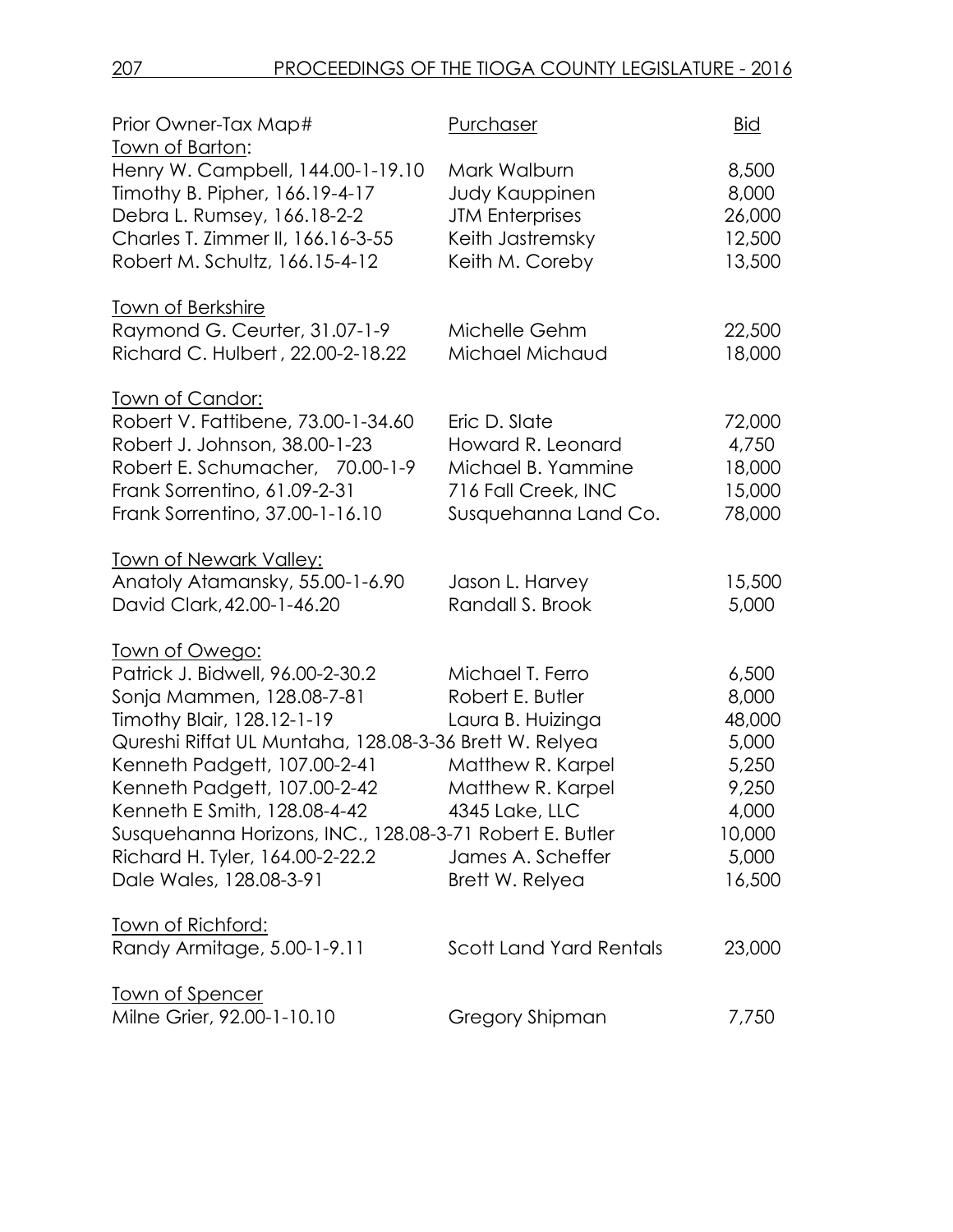| Prior Owner-Tax Map#            | Purchaser        | <b>Bid</b> |
|---------------------------------|------------------|------------|
| Town of Tioga:                  |                  |            |
| Grace Barr, 158.00-1-22         | Brett W. Relyea  | 1,300      |
| Floyd R Pond, 115.00-2-18       | James B. Strong  | 6,500      |
| Lynn/ Terry Rhodes, 117.11-2-11 | <b>BJKL, LLC</b> | 15,000     |

Yes – Legislators Roberts, Standinger, Sullivan, Weston, Hollenbeck, Huttleston, Monell, Mullen and Sauerbrey.

No – None.

Absent – None.

RESOLUTION ADOPTED.

Legislator Monell moved for the adoption of the following resolution, seconded by Legislator Hollenbeck.

REFERRED TO: LEGAL/FINANCE COMMITTEE

RESOLUTION NO. 167–16 *TRANSFER OF FUNDS*

*SEPTEMBER 11, 2001 WORLD TRADE CENTER ATTACKS 15TH ANNIVERSARY MEMORIAL TO BE ERECTED IN OWEGO HICKORIES PARK*

WHEREAS: The Town Supervisor of the Town of Owego made a presentation to the Legislature regarding the 15th Anniversary of the September 11, 2001 World Trade Center Attacks and the plan being developed to build a Memorial in the Owego Hickories Park; and

WHEREAS: The proposed plan is to erect a memorial to memorialize the events of 911 and to educate the generations to follow that did not experience the events of the day. The memorial will provide a place for residents to memorialize, grieve, heal and pay tribute to the fallen Americans, the first responders and the volunteers; and

WHEREAS: The Town of Owego is trying to secure \$50,000 plus in-kind services to erect this 911 memorial; and

WHEREAS: The Tioga County Legislature was in favor of donating \$2,000 for project implementation; therefore be it